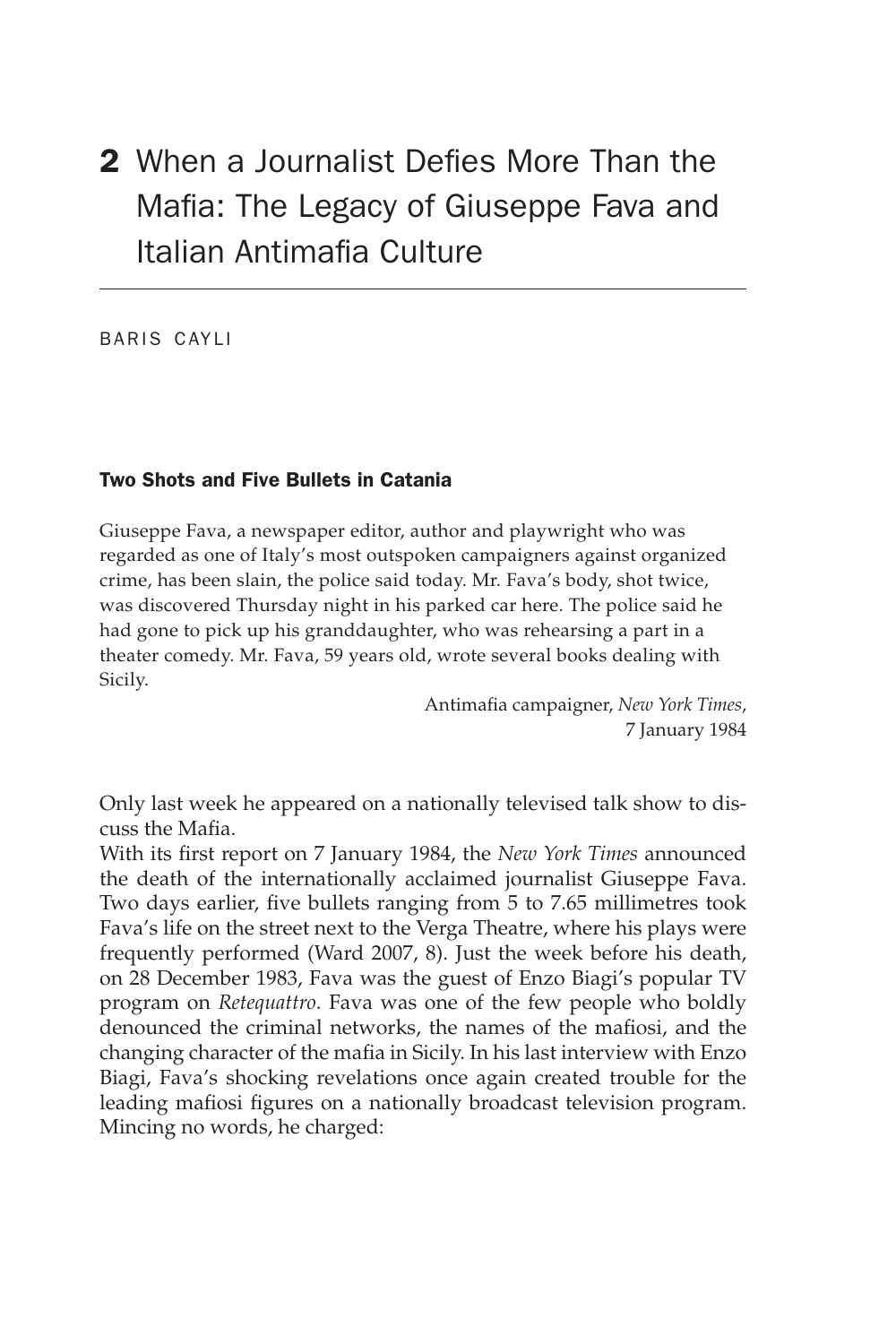Mafiosi are in the Parliament, sometimes they are ministers, sometimes they are bankers, mafiosi are those who are in charge of the nation right now. You cannot define a "mafioso" as a small time crook who forces you to pay a cut of your small business. This is small stuff that exists in all Italian cities, in all European cities. The problem of the mafia is much greater, much more tragic. (Fava 1983a)

The assassination of Fava was not an entirely surprising event, given his unrelenting, concise disclosures about mafia crimes in print, television broadcasts, and film. His attacks against the mafia's expanding power in Catania reached their peak in the early 1980s, when the different mafia clans increased their illicit revenues through their entrepreneurial skills and collaboration with corrupt politicians and bureaucrats. Perhaps Fava's (1983b) famous article "I quattro cavalieri dell'apocalisse mafiosa" (The four horsemen of the mafia apocalypse) should be noted as a milestone that paved the way for his murder. Fava publicly condemned the mafia's social and political networks in Catania. The article, published in *I Siciliani* on 1 January 1983, revealed precise information about the criminal business deals of the Santapaola clan, which was the notorious mafia syndicate of Catania. The mafia wars in Sicily and the murders of prominent public figures in the early 1980s created widespread despondency among Sicilians. The ruthless power of the mafia clans was at a height when the hit man of the mafia boss Nitto Santapaola killed General Carlo Alberto Dalla Chiesa, the most powerful official in the antimafia fight, on 3 September 1982. After this shocking murder, Fava represented a relatively easy target for Nitto Santapaola, whose orders to assassinate the journalist were carried out by the hit man Maurizio Avola, the boss's nephew.

However, it took more than ten years to discover the perpetrators behind the murder of Fava. On 18 May 1993, Nitto Santapaola was arrested. This arrest was made possible by Maurizio Avola's decision to become a *pentito,* in other words a mafioso who turns state's evidence, ostensibly repents, and provides evidence against the mafia. Eventually, Avola confessed to the murder of Giuseppe Fava and revealed the names of those who ordered and organized his killing. Fava's slaying was truly a demoralizing event among the fellow Sicilians who shared his same principles, which were fundamental for building the future of their homeland. Yet his death spurred new ethical codes of truth, democratic freedom, and justice, which were Fava's guiding principles for ruling the polity and shaping sociocultural life.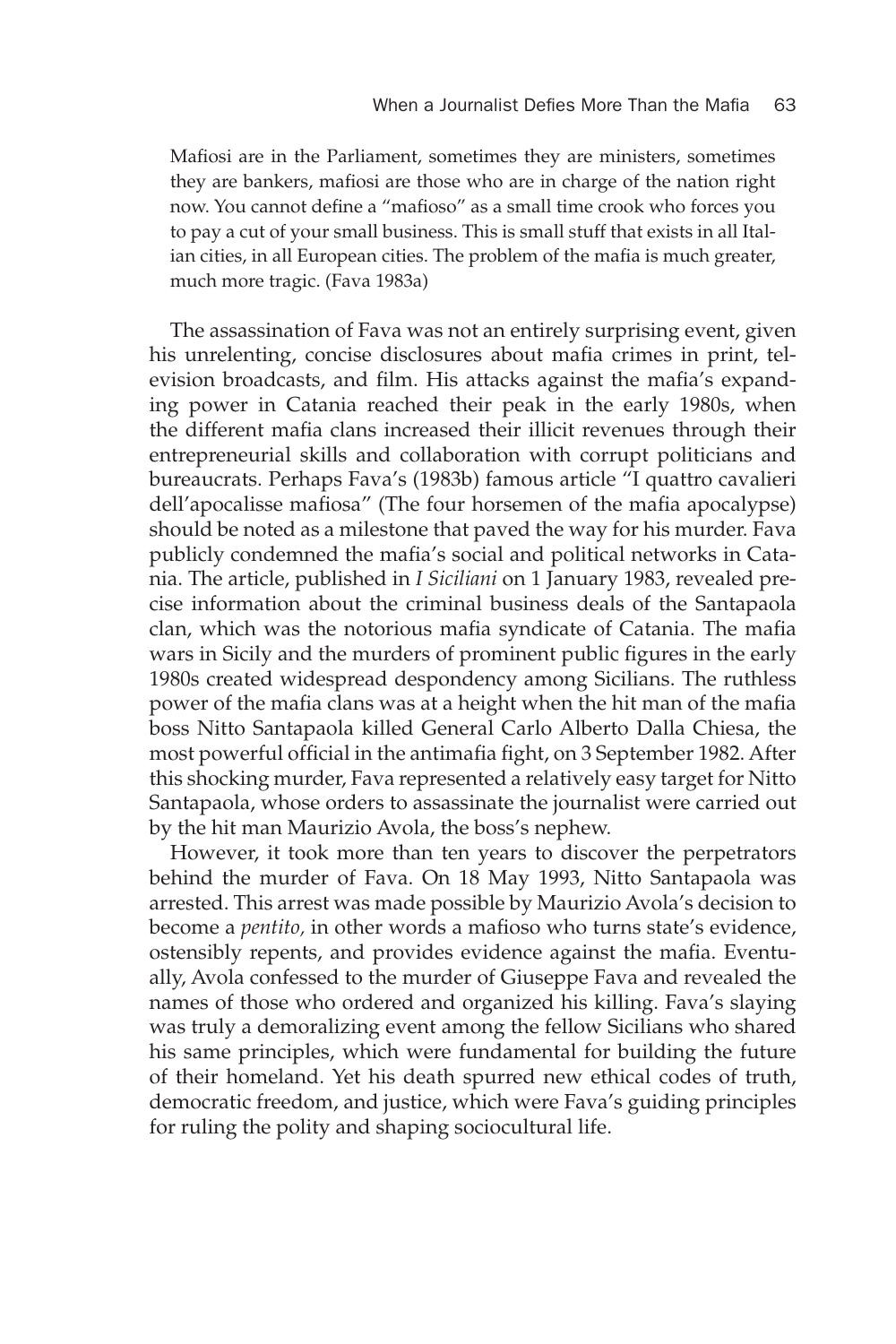In the following discussion, I focus on Fava's ethical codes and explore how they constitute a legacy of socially committed journalism, which functions as both a weapon to defeat mafia organizations and culture, and contributes to the formation of antimafia writers working in online journalism today. In order to understand the significance of Fava's ethical practices of investigative reporting on the mafia in the 1970s and the early 1980s, it is beneficial to situate him in relation to a few of the Italian journalists who conducted inquiries into Cosa Nostra in the postwar period. For example, after contributing articles to such dailies as *Il tempo di Sicilia* and *Il mattino di Sicilia*, the award-winning Mauro De Mauro (1921–1970?) earned recognition at the newspaper *L'ora* for his investigations of the relations between Cosa Nostra and major political figures, the drug industry, and illegal construction. Dubbed the "inconvenient journalist" (*il giornalista scomodo*), due to his public revelations about mafia criminals and corrupt politicians, De Mauro was kidnapped on 16 September 1970. His remains have never been found, fuelling conspiracy theories to this day about his death and the potential collusion between members of Cosa Nostra, the Italian government, and the secret services. Mario Francese (1925–1979) is best known for his socially committed investigative articles published at the Palermo newspaper *Il Giornale di Sicilia*, which examined such important subjects as the mafia Ciaculli massacre on 30 June 1963, when a car bomb killed five carabinieri and two members of the Italian Army; the power structure of the various mafia clans and the names of bosses ruling them; and the Corleonesi clan in particular, headed by Salvatore Riina, later convicted of ordering the murder of Francese. Francese was killed in front of his Palermo home on 26 January 1979. Although Michele Pantaleone (1911–2002) worked for achieving civil democratic rights, justice, and the defeat of the mafia in his capacities as a politician in the 1940s and the 1960s, and a journalist at *L'ora* in Palermo, he is likely most renowned for his numerous books that analyse a range of problems produced by the Sicilian mafia. Among his important studies are *The Mafia and Politics* (1966), *Mafia e droga* (1966), *Mafia e antimafia* (1992), and *Omertà di stato* (1993). Though his career was brief, the poet, antimafia activist, and journalist Giuseppe Impastato (1948–1978) is particularly noteworthy. Born in a mafia family in Cinisi, in his personal and professional life Impastato performed radical critiques of mafia power, politics, and business. Among his accomplishments is the creation of the independent radio station Radio Aut in 1976, where he broadcast constant attacks on the mafia that challenged the mafiosi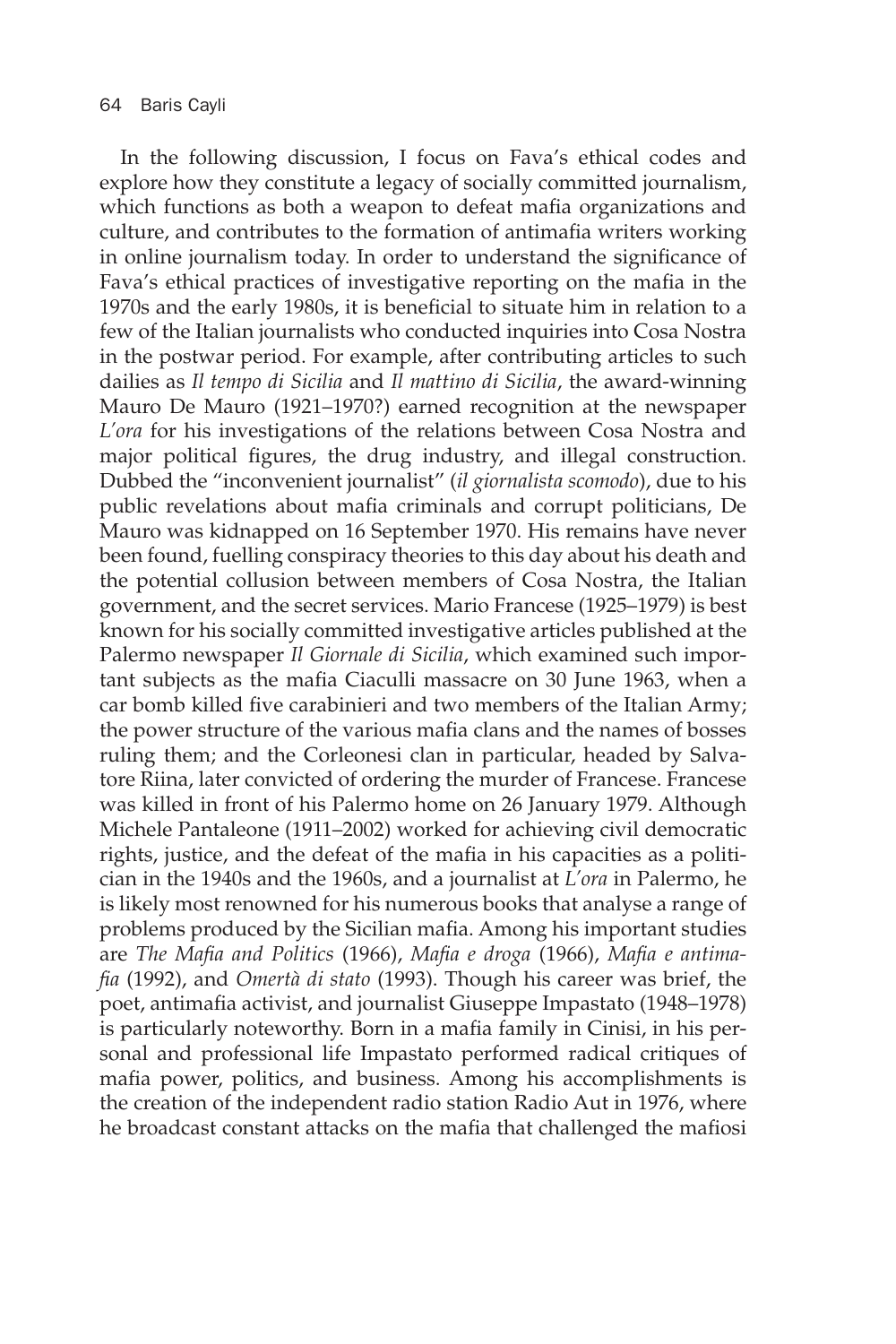and the public image they aim to project as so-called men of honour demanding respect. Significant here is the radio program "Onda pazza" (Crazy broadcast), in which Impastato employed sharply witty satire targeting the Cinisi mafia boss Gaetano Badalamenti, along with the multiple crimes he and fellow mafiosi committed, often in collusion with city leaders and business people. On 9 May 1978, Impastato was murdered by the mafia, his body staged to make it look as if he had set a bomb in a failed terrorist attack. In 2002, Gaetano Badalamenti was finally found guilty for ordering the murder.

While keeping in mind the varied contributions made by journalists who published valuable investigations into the mafia and its crimes, I want to focus here on the particular ethics and works that distinguish Fava's contributions to both the field of antimafia journalism in the seventies and the eighties and, subsequently, the practices and roles of web-based antimafia journalism, as the current practitioners endeavour to change the sociopolitical and cultural landscape of the country. The analysis draws upon the full range of Fava's journalistic productions, which include documentaries that he produced, his books, and the articles he wrote for *Il Giornale del Sud* and *I Siciliani.* After examining the multiple perspectives on the mafia, Italian society, and politics that Fava crafted and his primary ethical codes, I focus on how his legacy shapes contemporary web-based antimafia journalism as exemplified by two significant online news sites: I Siciliani giovani and Libera Informazione. Fava is a pivotal figure in relation to these antimafia online news organizations. I Siciliani giovani was formed specifically to sustain Fava's ethical principles of journalism and civil life, as incorporated in his publication *I Siciliani*. Similarly, Libera Informazione has solid connections with I Siciliani giovani, and has organized events at which Fava's legacy is recalled to cultural memory in order to mobilize the participants around his principles of civil responsibility and the antimafia fight against all crimes, corruption, injustice, and oppression.

### Giuseppe Fava's Three Ethical Codes: Truth, Freedom, and Justice

Three years before his death, Fava introduced new epistemological dynamics into journalism as a profession. On 11 October 1981, he stated, "I have an ethical concept of journalism" (Fava 1981). This concise, powerful declaration indicates how Fava constituted the foundation of his philosophy as a journalist and pioneered a reforming path of journalism by making ethics the keystone of informing the public about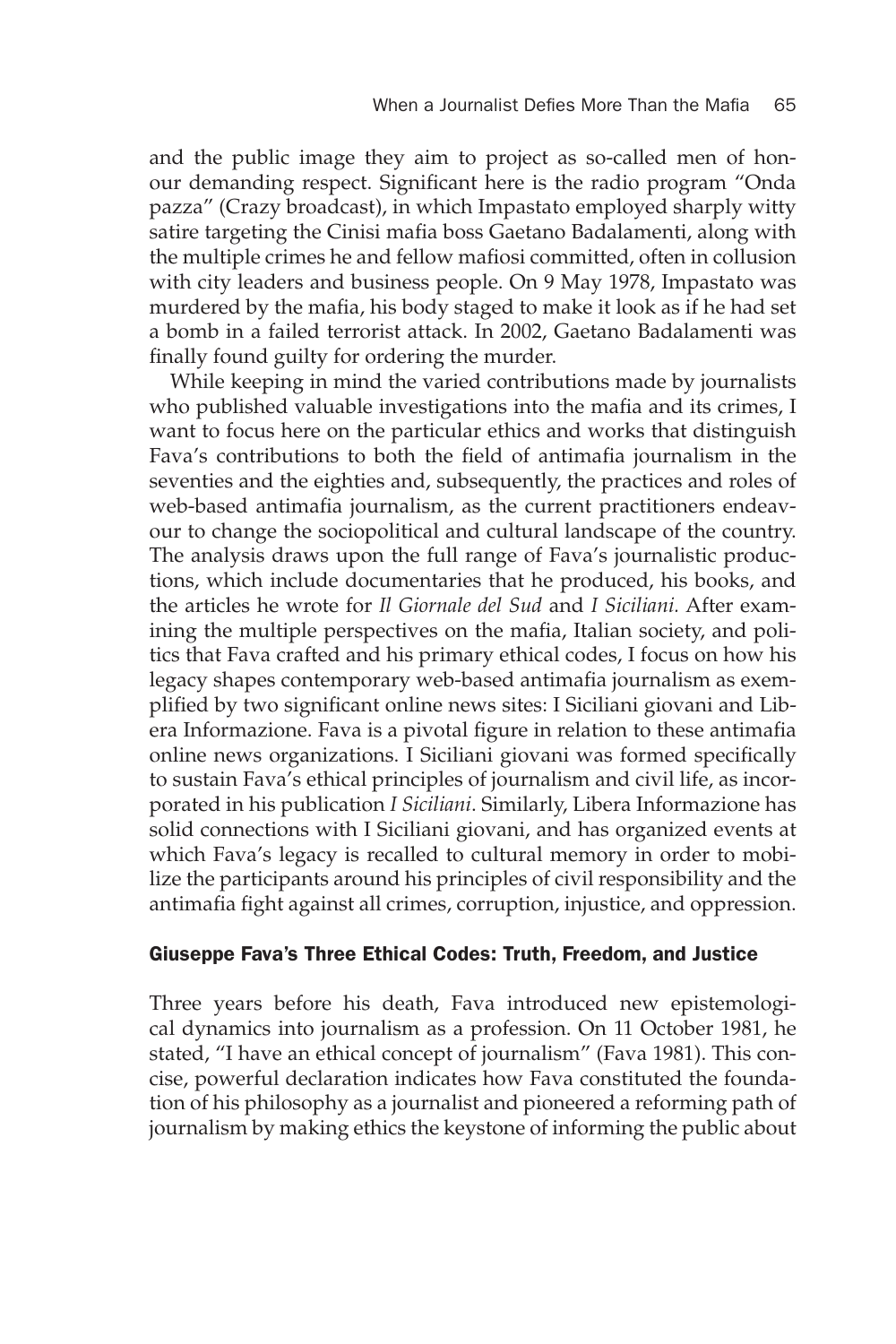difficult social problems and their solutions. However, neither Fava nor scholars who examine his works have analysed the principles of his professional ethics, or how he conceptualized and enacted them. Based upon Fava's numerous articles, interviews, films, and documentaries, I propose that there are three utmost ethical principles comprised by Fava's guiding concept that he put into practice while working as an investigative journalist. These three principles are truth, freedom, and justice, which also create the realms of Fava's socially committed journalism. The truth is the primary principle that should form the polity in society. Hence, with the help of truth, every citizen has the opportunity to learn the core mechanism of political decisions, apparently mysterious policy changes that influence everyday life, and the mutual collaboration between the state and non-state forces. Nevertheless, it is necessary to consolidate the second principle, freedom, in society to pave the path of truth because only a free society, whose members are not suppressed by the powerful, is able to sustain the truth as the fabric of ethical and moral culture. Thus, the two ethical principles of truth and freedom are functionalized to bring justice into the sociocultural sphere of society and legal regulations of governance. Indeed, justice comes to the fore as the final ethical tenet and governing force of the conflated power of truth and freedom. Therefore, justice, the third ethical principle, is an outcome of the complex interrelationships between truth and freedom, as these two ethical precepts constitute the essential dynamics of justice. Fava referred to each of these principles as a metanarrative while telling his story, in which the mafia functioned as the main antagonist. In this specific context, the roles of truth, freedom, and justice may be understood as the responsibility to tell the truth about the mafia and the numerous problems it produces in social, economic, political, and cultural life; freedom from mafia oppression in the aforementioned spheres, levied through acts and threats of violence; and justice in the sense of transparent, honest, and equitable action in the system of law and its enforcement, and in the sense of equality for all citizens, guaranteeing equal access to human rights. These ethical principles as practised by Fava contribute to both socially engaged forms of journalism and the culture of legality in daily living.

Fava's ethical approach to journalism was neither superficial nor illusory. He knew the strengths and weaknesses of the mafia clans and eventually recognized the realities of this chronic social problem, underlining the importance of the state's contribution to fighting the mafia. With the engagement of the state in the antimafia campaign,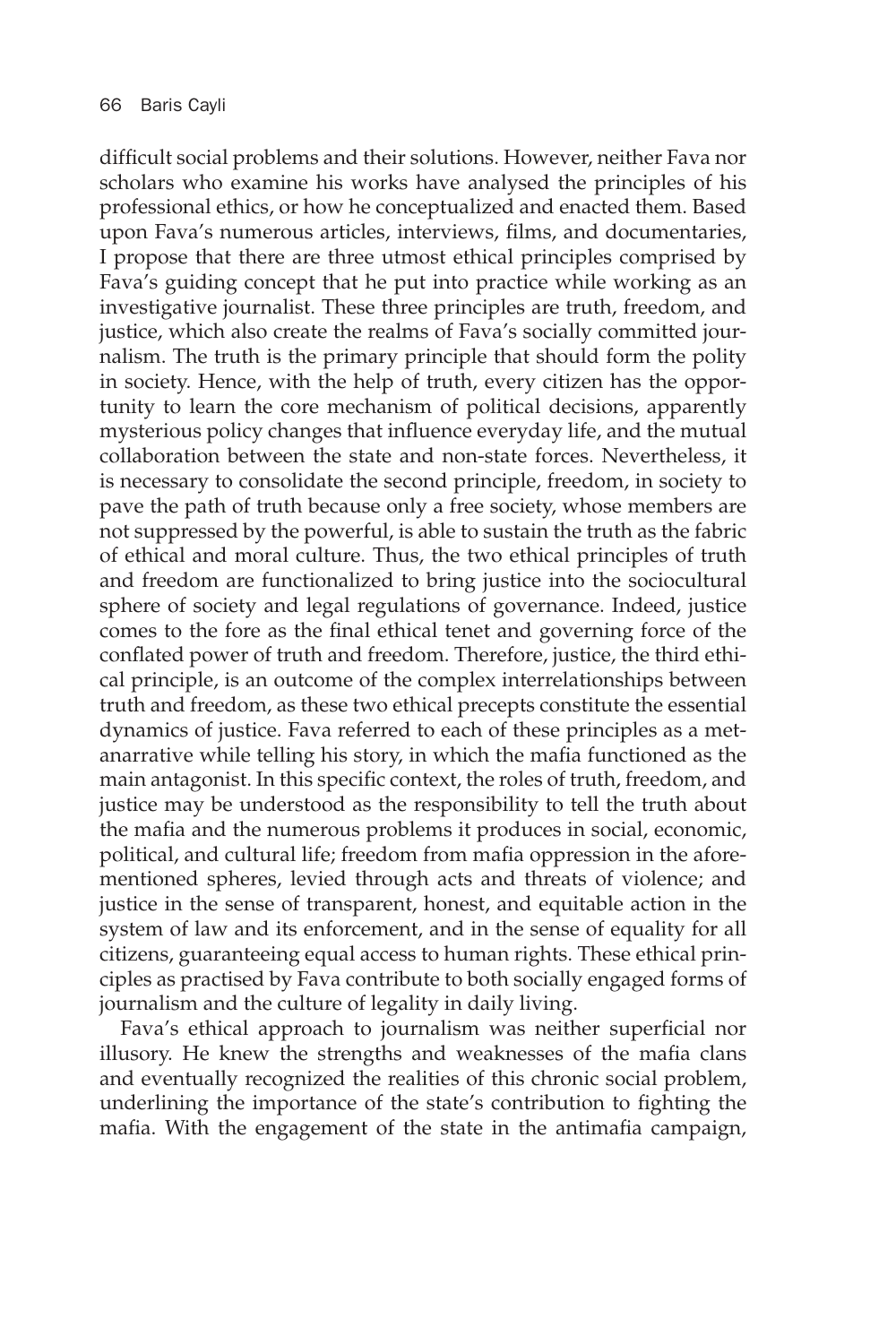it would be possible to defeat mafia culture and bring the third ethical principle, justice, into the core governing mechanism of society. Accordingly, he stated:

If five million Sicilians rebelled against the Mafia, nothing would happen at all … The real enemies of the mafia are a true State, the rule of law, the judges who really bring justice, incorruptible officials, and politicians authorizing their duties with the interpretation of absolute morality. (1983c)

Fava's recognition of the vital importance of state power and its institutions to dismantle mafia organizations and unflinching critiques concerning the state-mafia collusion indicate his analytical acuity and commitment to rebuilding civil society.

On 5 April 1976, Fava's use of the metaphor of cancer to express the character of the mafia and its sociocultural effects drew public attention. Referring to the mafia as a deadly disease, he aimed to reveal the destructive power of the syndicate in the entire city of Catania. He tells readers, the mafia

is not simply crime committed in the background of extortion, corruption, and bad governance. Catania is the city wherein small groups of young people living with the impossibility of continuing their assaults against the banks, post offices and the jewelers, have devoted themselves to a darker, more sordid and tranquil kind of criminal speculation, which is extortion aimed at public institutions. This is happening in Catania and this is the mafia. Whatever one may say, this is the mafia. The mafia is the struggle between conflicting criminal interests that plunder the economic benefits of a city and create a monopoly of violence and fear to subdue citizens. ("Gli anni dell'Espresso sera")

This definition of the mafia invokes the mafia's omnipotent status as a disease that prevents attempts to attain truth, freedom, and justice. Expanding upon the pathology of the mafia's causes and development, Fava defined the sociocultural situation of Southern Italy and particularly of Catania with the coinage "Catania syndrome" in his famous article "Sindrome Catania" (1983c). This syndrome consists of the sociopsychological dynamics of a decayed society that lacks the necessary qualities to reveal the truth. The detachment from the truth summarizes the precarious sociocultural context in which the mafia determines the macro dynamics of social order.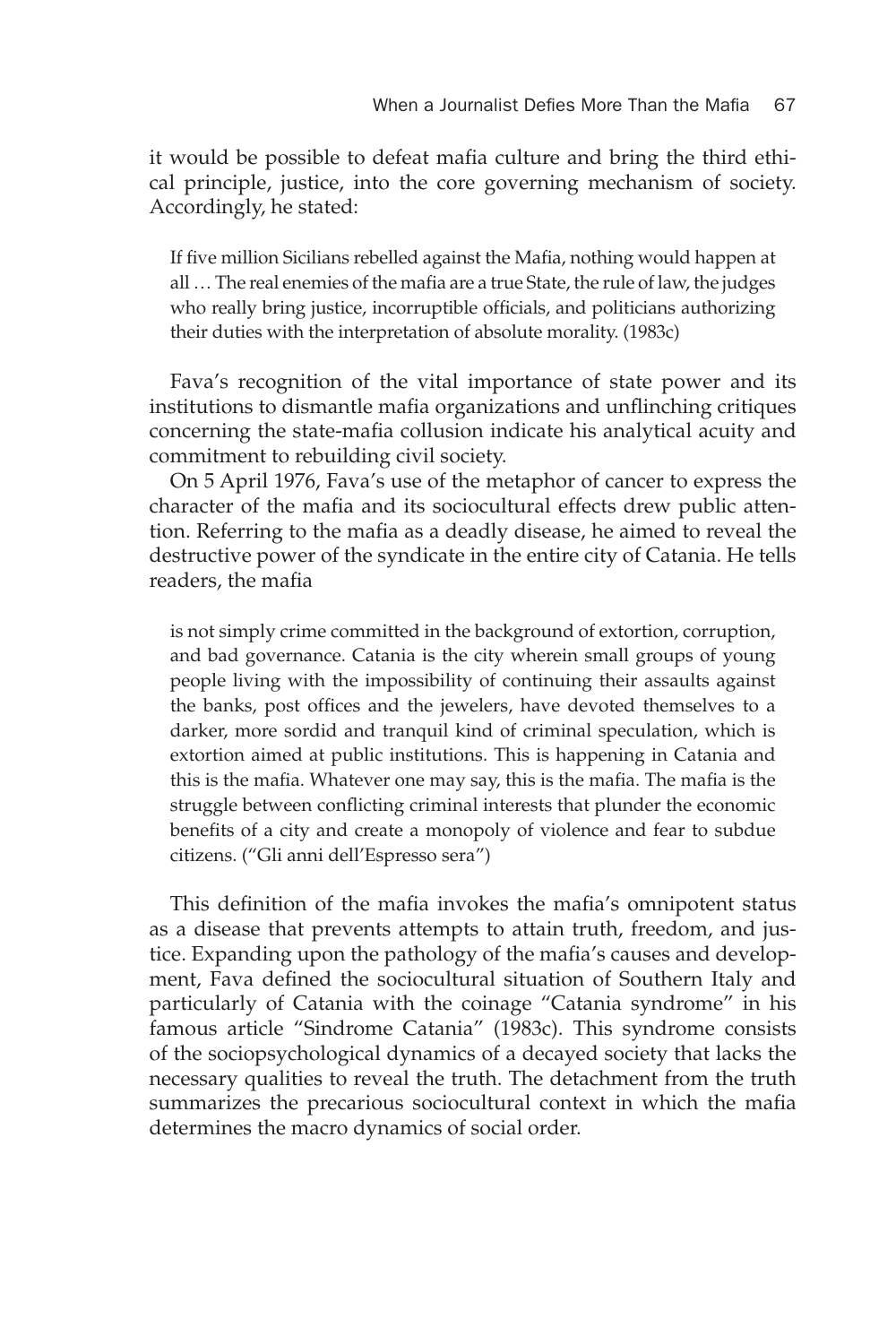#### 68 Baris Cayli

Fava's analysis of the Catania syndrome draws out its many symptomatic elements and effects, which include the socio-economic gap between the rich and the poor in the urban centre and peripheries of the city. Fava underlines the settlement of the 200 richest people of Catania along the entire coastline of Acitrezza, from San Gregorio and Gravina to Mascalucia and Tremestieri. The luxury villas, buildings, and villages of the uppercrust of Catania represent symbols of power and bring into relief dramatic contrasts with the emigration of Catania's poor and unemployed to the ghettos and slums of Turin and Milan to seek a better life. Fava continues his social critique of the Catania urban text, informing readers,

The changing character of the urban settlement pushed the poor people of Catania into the maze of streets and crumbling buildings of the new neighborhoods such as San Berillo, Librino and Monte Po. Two hundred thousand deprived people of Catania live where the social and public services give the image that nothing has changed in one hundred years in this part of the country … The marginalized population of Catania perhaps could be better understood through increasing delinquency among its young people who could not find even a place to play football. (1983c)

The social realities of the Catania syndrome lie in the dependency and submission of the residents of Catania to the mafia's enduring power. Fava astutely calls attention to the mafia extortion racket as key to the criminal clans' power and the Catania syndrome in everyday life. Accordingly, Fava tells us:

You can either accept or deny it, but you cannot change the fact that ninety percent of the business and commercial sector pay extortion money to the mafia clans in Catania. Yet more tragic outcomes are followed by the bloody clashes between rival clans that compete to gain the control of the drug trafficking. The victims of these clashes are the people of Catania, not the outsiders. Catania is a city where a small town politician can become a governor of the territory and an obscure provincial contractor can become a Knight of Labor so everything he touches turns to gold. An affable entrepreneur, the friend of good bourgeois salons, who shook the hands of the prefects and deputies, could be accused of killing Dalla Chiesa within a few months. This is the Catania syndrome. (1983c)

Fava's multidimensional struggle to articulate the social and cultural dynamics of Sicily reached beyond his articles in the newspapers. Fava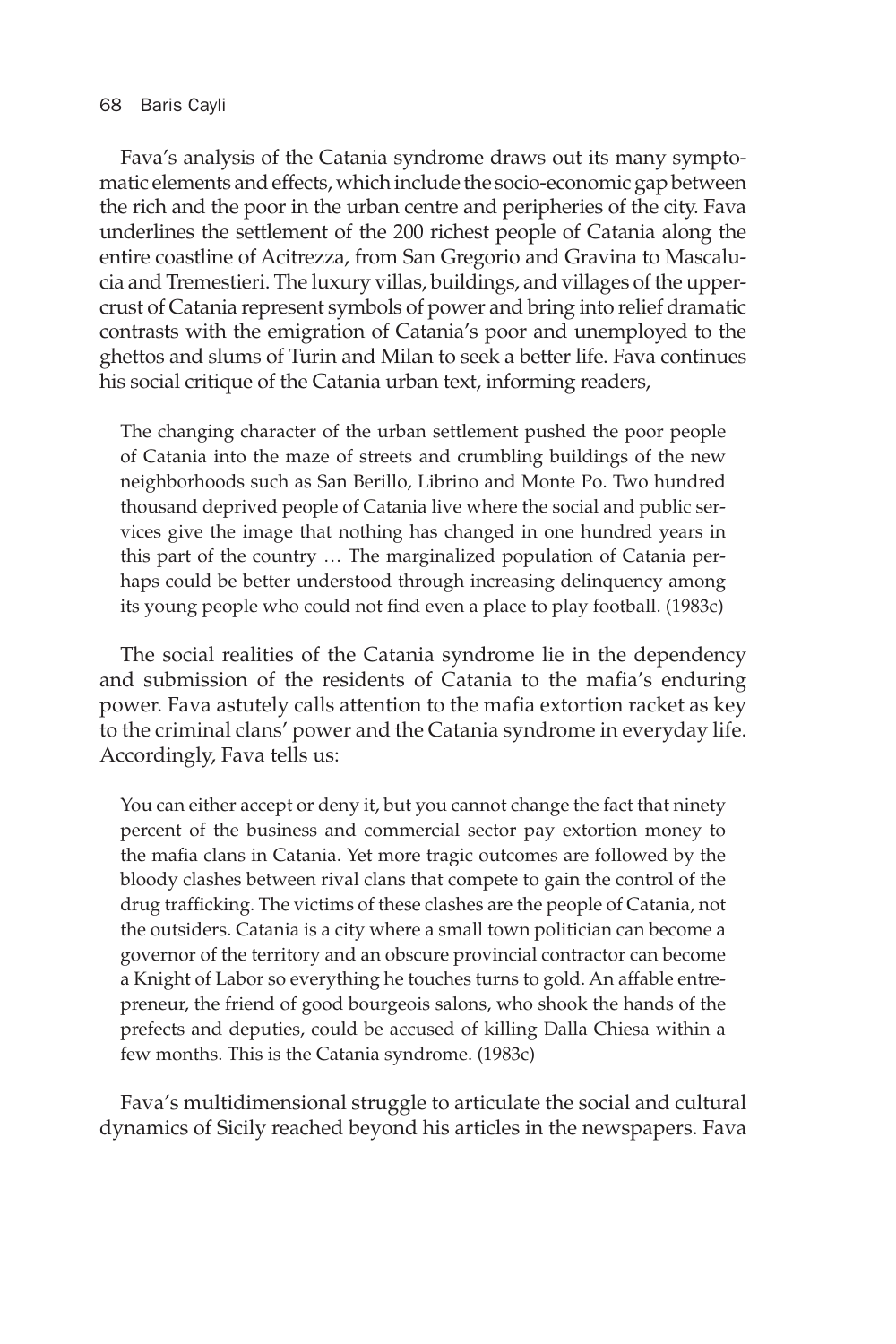moved to Rome at the end of the 1970s, and worked for RAI, the national Italian broadcast association. There he made films and documentaries related to Sicily, its history, and people. Among the documentaries, *Da Villalba a Palermo (Siciliani, Cronache di mafia)* is striking for the way Fava masterfully demonstrates how the mafia and its culture are embedded within the social structure and shape the beliefs, words, and actions of the local people in their everyday lives.<sup>1</sup> Co-directed by Fava and Vittorio Sindoni and filmed in 1980, the documentary puts before viewers' eyes the local power of the mafia, which seems impossible to challenge from the local people's perspectives. In one scene, Fava approaches a group of young people standing in the middle of the street in Palermo, and asks one of the young men, "Why does the mafia exist in Palermo, Sicily?" The young man seems puzzled at first and says, "I don't exactly know the reason but it's an ancient problem." Fava probes the issue of the "ancient problem" and immediately directs one more question to the young man. In an authoritative voice, he asks, "Do you think the mafia still exists today?" This time, the young man has no doubts and responds very precisely, "No, no!" Such an accurate and disappointing answer is no surprise at all. The young man's response shows not only the detrimental silence the local people observe amidst the mafia's dominating power, but also reveals the denial of the very existence of the mafia. After this negation of the mafia's existence, Fava approaches another boy to discover his reactions to the idea of collaborating with the police and state forces if a crime is witnessed. Fava asks, "If you see a person who is shot and murdered by someone that you know, in broad daylight in the middle of the street in Corleone, do you go to the magistrate and say who the killer is?" The young boy says, "I prefer not to answer."

It is evident in the documentary that Fava's ethical code of truth in particular, and how it is exercised in a free society, depends on the factual realities lived and known by the local people and the free dissemination of the facts regarding them. More important, the realities of the local people shape the very form of the truth, as either distorted or accurate in relation to factual information. The urgent need for truth and its presentation to the public structured the mission that Fava embraced in his subsequent enquiries. Shortly after this documentary, Fava directed the then newly established *Il Giornale del Sud*. He put into practice a transparent, direct, and explicit approach while editing the newspaper. Other newspapers in Sicily periodically reported on the businesses of the mafia clans and corruption cases in their pages. However, exposing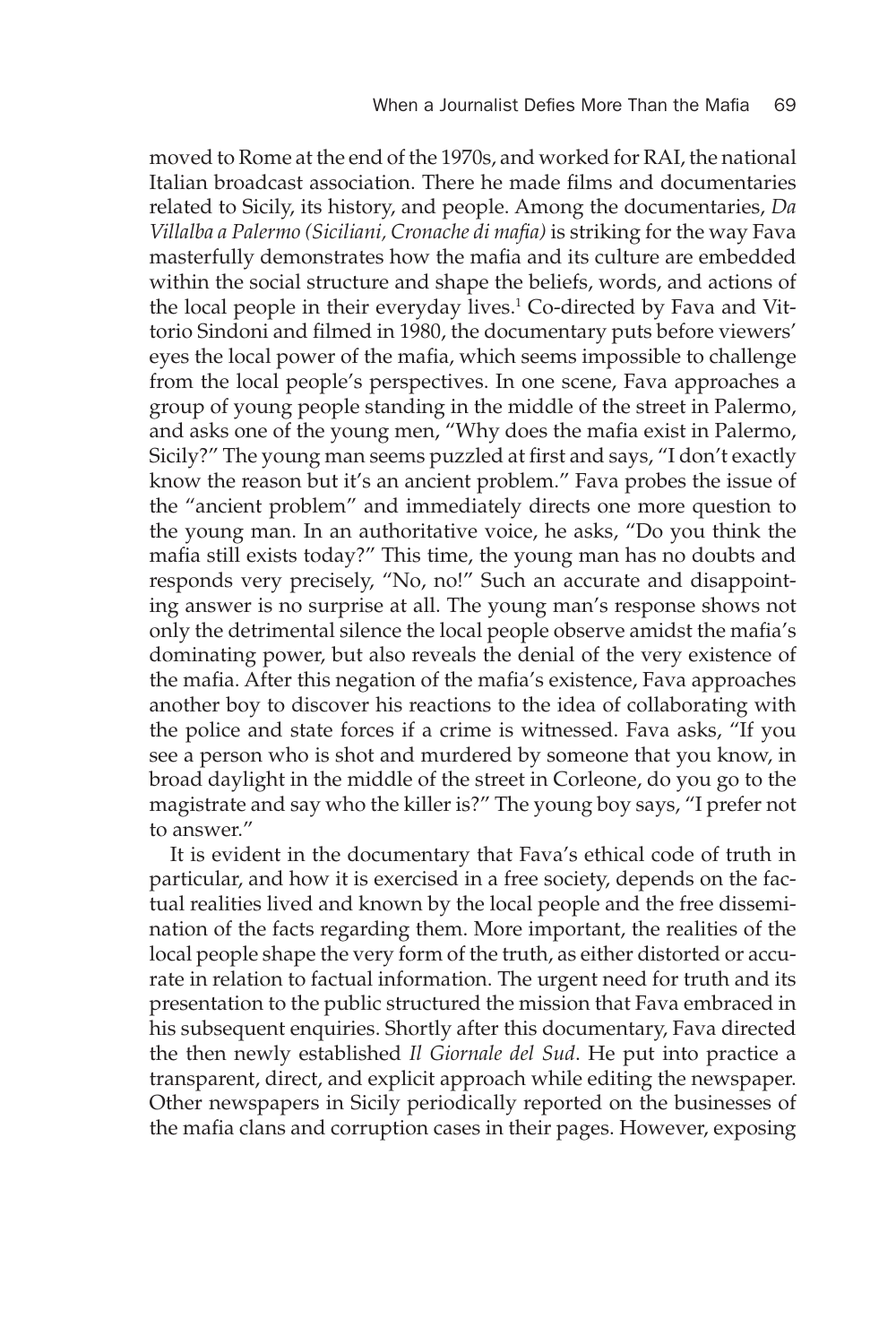the specific names of those clans and their members was relatively limited. When I interviewed Gaetano Liardo from Libera Informazione, he informed me that the editors of the regional and even national newspapers would sometimes censor the news if the case involved mafia clans, as well as their relationships and networks with the leading political figures. This kind of censorship was one of the main reasons for establishing an independent, web-based news establishment (interview by author, 5 January 2011). The censoring of so-called sensitive information was contrary to the journalistic efforts of Fava and his ethical code. Thus, when the first issue of *Il Giornale del Sud* was published on 4 June 1980, Fava ambitiously explained three fundamental words shaping the mission and goal of the newspaper: people, justice, and truth in his article "Con amore collera e speranza." With this explicit scope, Fava published meticulously researched inquiries into the expanding criminal industries of the specific clans, mafia bosses, and the politicians and bureaucrats who colluded with them. This consistent public scrutiny created difficult conditions for the mafia organizations and their collaborators, who were already known by the majority of the public. Indeed, their names found a huge space in the pages of the local newspaper *Il Giornale del Sud*. The dangers of such reporting cannot be minimized. In 1958, *L'ora* newspaper published the names of the powerful mafia bosses, their major business connections, and the political figures with whom they colluded. The newspaper's offices were bombed, as John Dickie notes (2004, 319).

Although local struggle is necessary to defy the territorial power of the mafia, Fava was among the first to publicly recognize that the crime organizations also constituted a national problem. Nevertheless, the mafia was predominantly perceived as a regional issue rather than a national one. From Fava's perspective, the notion of the mafia as a provincial issue presented various problems for the nation and the struggle to fight the mafias. He proposed the three principles defining his ethical code needed to be employed at the national level, an idea developed in his prominent book *Mafia*. *Da Giuliano a Dalla Chiesa*, published in 1982. This study made a profound contribution to understanding the historical evolution of the mafia in Italy. Through his brief presentation of the history of the mafia, a destructive power in Southern Italy for over 100 years, Fava argued that it was erroneous to think of the mafia as only a regional problem. Instead, in "I quattro cavalieri dell'apocalisse mafiosa" (1983b), he illustrates how the criminal organization produces a sociopolitical tragedy of national proportions generating material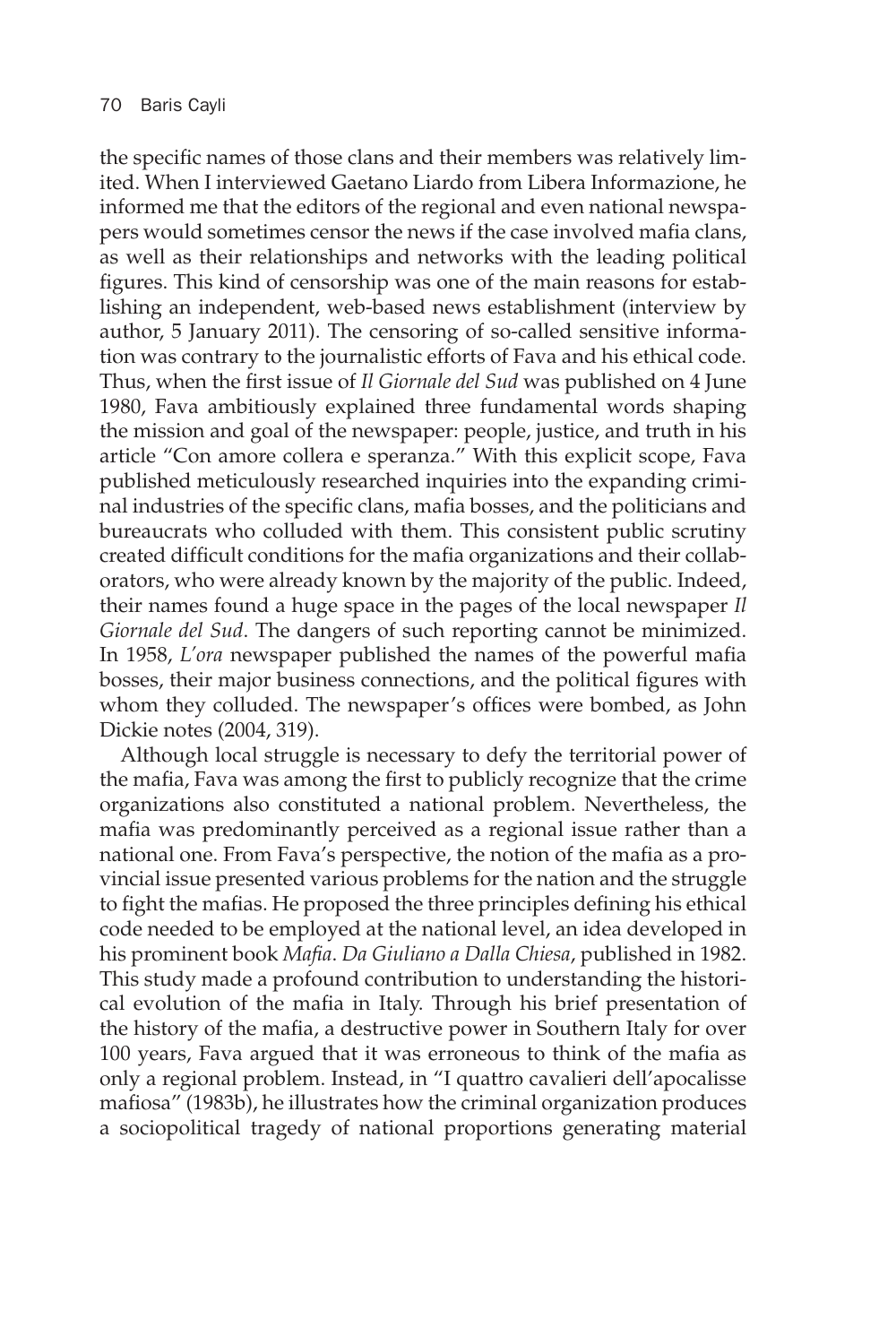problems throughout the entire country. Furthermore, the representation of the mafia as an isolated problem of Southern Italy, aids mafia clans by covering its adaptable character. The adaptability of the mafia groups makes them particularly effective at profiting from new opportunities to conquer territories in Northern Italy even in the 1970s. Viewing the mafia as restricted within the borders of Southern Italy was popular in mainstream media, particularly after the Second World War. The orientalist approach towards the definition of the mafia as a "Southern Question" and its power in Southern Italy not only radicalized the problem, but also veiled the immense expansion of the mafia groups across Northern Italian cities and communities in the 1970s and the early 1980s. In this sense, the broader perspective Fava adopted in his conception and approach to the mafia phenomena and their national effects was foresightful, challenging, and reformative.

As part of Fava's socially committed journalism, several articles demonstrate his deep concern over the way truths are distorted as deceptions in Sicily. In the very first issue of *Il Giornale del Sud*, he expressed his rage about buried truths and how the obstacles to uncovering them were orchestrated and camouflaged by mainstream newspapers, official media outlets, hundreds of pages of court decisions, and police reports. According to Fava in "Con amore collera e speranza" (1980), if one is eager to learn the truth, it needs to be sought where those truths lie in their diverse forms. His idea of truth and the effects of its repression in the sociocultural context of Sicily motivated his investigative journalism. The mafia was a socio-economic, cultural, and historical reality plundering society in every field, from sports to culture, politics to environmental problems. Thus, Fava declared that his editorial mission at *Il Giornale del Sud* was to fight the mafia and its influence on social and cultural spheres through each section of the newspaper, which consisted of a total of thirty-two pages (1980).

The disinterest shown by the public reaction in northern Italian towns towards the ongoing scandals in the southern part of the country was pervasive. Fava believed it was imperative to close the social and cultural gap between the south and north. Guided by this aim, Fava's socially engaged journalism targeted the social problems of the country in which the mafia was the primary cause of social erosion, produced through its cultural mentality, socio-economic networks, and expanding power over different sectors of the country. These social problems included different subjects examined from a wide range of perspectives. Indeed, Fava covered environmental concerns of the small towns and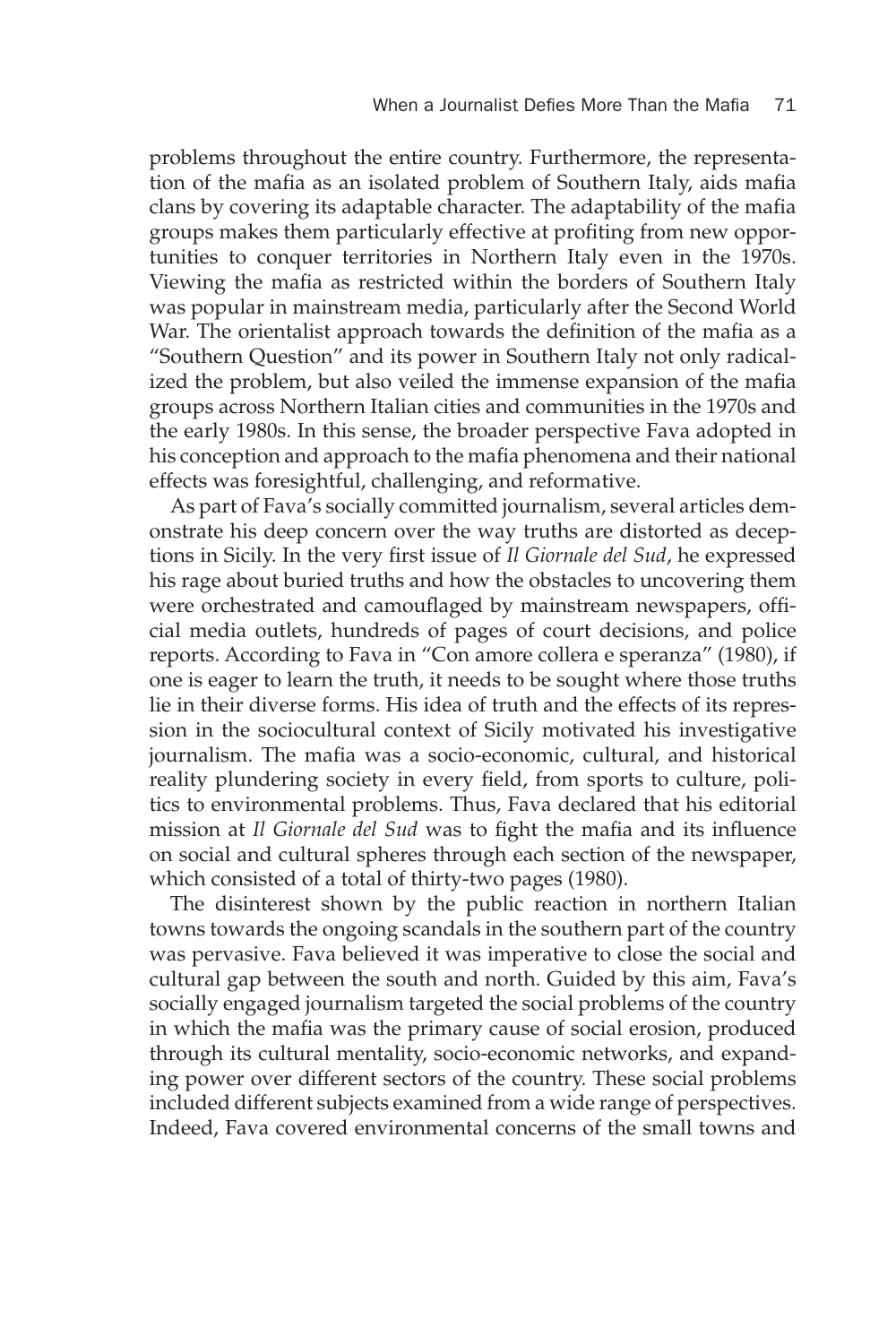the catastrophic social outcomes that might have posed certain risks to Sicily in his articles. For instance, in "I Siciliani, perché?" (1983e), Fava wrote that the level of pollution in Priolo, which is a small industrial town, and the province of Syracuse in Sicily, threatened the thousands of peoples' lives who had to live in this territory. He added that Comiso, miles away from Priolo, was under a severe threat as the United States Air Force had decided to deploy Ground Launch Cruise Missiles at the town's airbase in the early 1980s and had completed its deployment in June 1983. The second biggest nuclear heads in Europe were in the heart of Sicily, and if the airbase were destroyed, half of the entire island of Sicily would be erased from the map within minutes. Fava's microgeographic journalism dealt with a social problem even in a small town, and at the same time, proposed it must be addressed accordingly by the entire nation. Likewise, if the same or similar problem was created partly or completely by the mafia and through violating the moral codes of society, the public reaction should be at the national level. Fava's holistic approach was understandable at the time when Southern Italy was marginalized by the political figures with the power that could address its economic and social problems. Despondency thus prevailed among the citizens of the region. Accordingly, Fava claimed that "everything that happens in Milan, Rome, Venice, Turin for better or worse, belongs also to the South, to the Sicilians. What happens in the South and in Sicily, good, evil, fear, pain, poverty, violence, beauty, culture, hope, dreams, belongs to the whole nation" (1983e).

In addition to putting the mafia's economic affairs under public scrutiny, Fava also drew attention to the extensive and deep social networks of the mafias that eventually paralysed both Catania and its residents in the 1970s. This embedded mafia disease creates social and economic disaster, and likewise, hopelessness among the local people. In doing so, the mafia consolidates its persistent power, while tearing apart the social, cultural, and historical legacy of the society. Fava explained this contradictory interrelationship between the power of the mafia and the weaknesses of society by emphasizing how the Mediterranean basin, the birthplace of many admirable civilizations, was erased as uncivilized variants of the mafia and its culture territorialized the regions. Fava's (1980) dejected perspective is discernible in his statement:

We live in a country stained with blood … from stupidity, vanity and the violence of the Powerful …We, I mean the Sicilians, five million human beings, continue to delegate the less capable people to decide on our own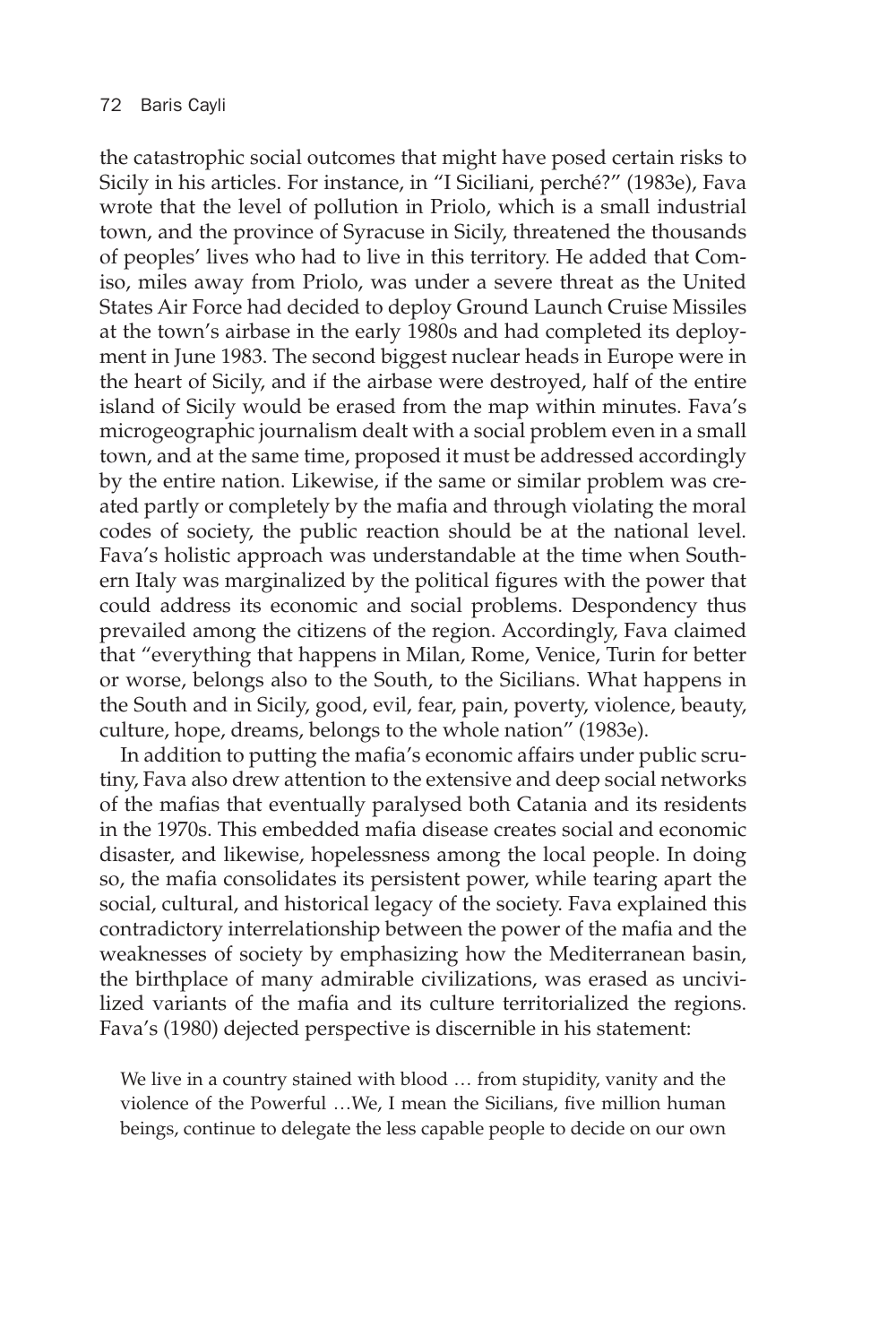destiny. Five million smart people who may be at the center of the Mediterranean civilization could not manage to organize and decide on their own destiny.

Fava continued underscoring his daily mission to renew Sicilian culture, driven by diverse emotions such as anger, love, and pride disseminated through the articles, reviews, and opinions in *Il Giornale del Sud*.

*Il Giornale del Sud* unquestionably became one of Fava's pioneering venues for spreading information about the mafiosi and denouncing the scandalous political-criminal nexus, as well as mafia expansion and diversification in business. Pino Arlacchi (1986) also addressed the emergence of the new mafia strategies in Sicily in the early 1980s, noting how they fostered relations with the business sector with a vigorous entrepreneurial spirit (5). Nevertheless, it was hard to find an institution or organization in which the mafia did not exert dominating power in the early 1980s. Similarly, Fava wrote extensively about the new areas, geographic and financial, that the mafia was developing. He particularly analysed how the mafia business network effectively infiltrated the legal economy. This infiltration was not limited to the business sector alone. It was running deep even in Fava's workplace. It became clear, as Alexander Stille (1996) notes, that the owner of *Il Giornale del Sud*, Gaetano Graci, had solid connections with corrupt politicians, judges, and the mafia (40, 71–2). Therefore, Fava and his young team left the newspaper, and undeterred, established their independent newspaper, *I Siciliani*, in 1983. The philosophy of journalism that Fava applied at *Il Giornale del Sud*, reporting astounding scandals and corruption news, also shaped the mission of *I Siciliani*. He conceived of *I Siciliani* as a newspaper that would cover all areas of life, people, and the region, including politics, current events, sports, local culture, entertainment, and art. In contrast to other newspapers, the form of *I Siciliani* was structured through its critical perspective that was based on exposing all facts and speaking truthfully about power. As a result, the writing in *I Siciliani* achieved recognition as cutting edge and authoritative, of equal if not greater stature than *Il Giornale del Sud*. For example, in his by now famous article "I quattro cavalieri dell'apocalisse mafiosa" (1983b), Fava exposed the business dealings between the businessmen Carmelo Costanza, Mario Rendo, Francesco Finocchiaro, and Gaetano Graci and the mafia, especially the crime boss Nitto Santapaola, and explained how the resultant financial network enabled the mafia to dominate the local economy of Catania.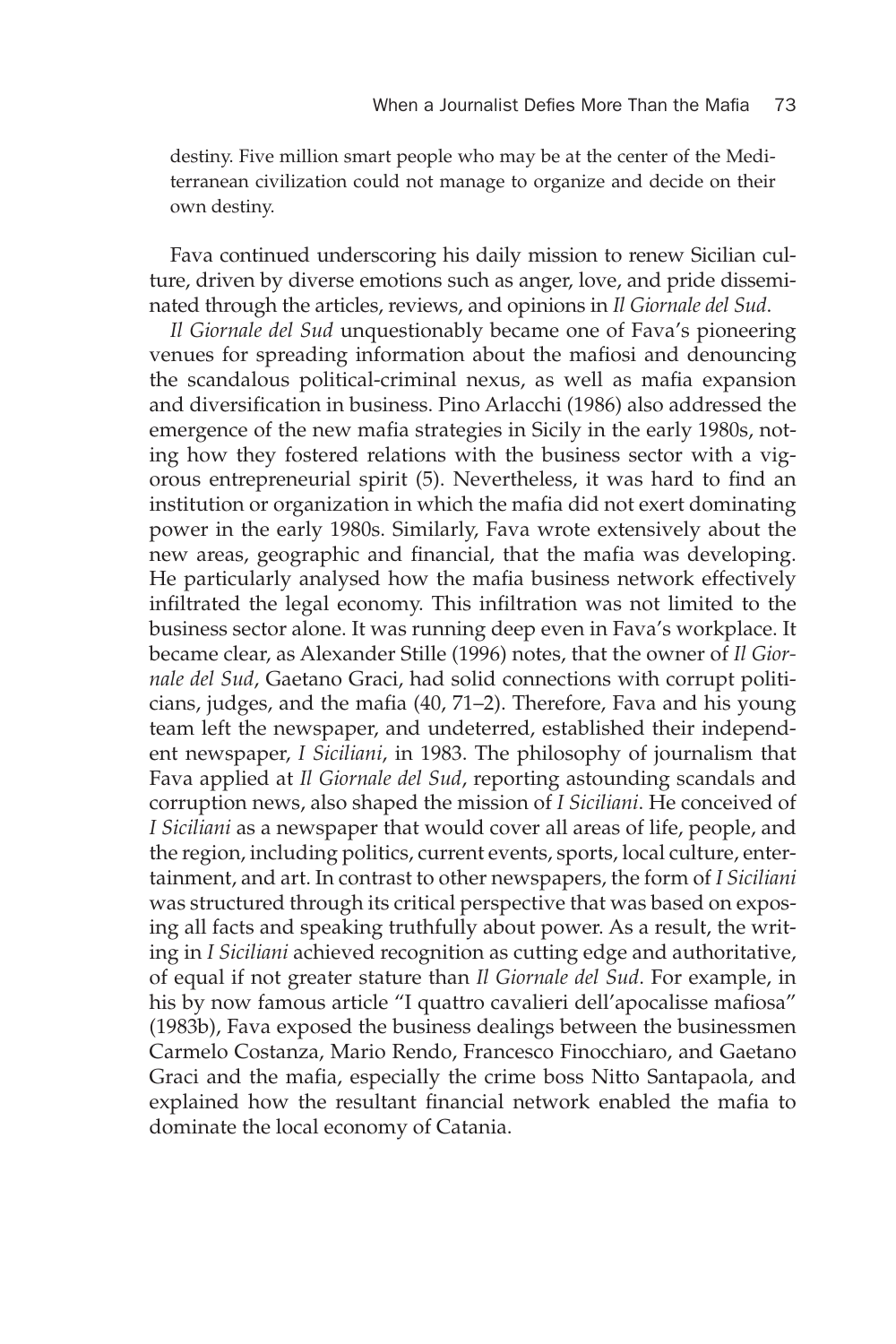#### 74 Baris Cayli

Although the recent attention attracted by Roberto Saviano's 2008 non-fiction novel *Gomorrah*, applauded for the way it exposed the dayto-day business of the camorra in Campania, may lead one to believe that crime organization is a relatively recent development, in 1983 Fava published a detailed inquiry into the expansion of both Cosa Nostra and the camorra in terms of geographic territories and criminal undertakings with the Italian state and its institutions. His article "Mafia e camorra: chi sono, chi comanda?" (1983d) tersely argues that the state has functioned as an enemy for over a century in Sicily. Perceiving the state as a nemesis has historically been shaped by certain rational paradigms and oppressive governing methods of the state. These methods included the tax system, tariffs, obligatory military enlistment, and confiscation. The unification of Italy was neither able to win the citizens' hearts nor decrease their degree of hostility against the state. Indeed, persistent disappointments among the citizens of the new state brought a "bitter solitude" (1983e). He added that the political developments within the last forty years made it clear that Palermo, the capital city of Sicily, was a colony of the Roman power. The dramatic failure of the *Cassa per il Mezzogiorno* (Fund for the South), plundered by embezzlement, fraudulent use of public works funds, corruption, and violence made the local economy collapse and tore apart the region. Finally, the dreadful crisis of the justice system came to the fore with the mafia assassinations of the magistrates Pietro Scaglione, Cesare Terranova, Gaetano Costa, and Giangiacomo Ciaccio Montalto. All these tragic developments strengthened the notorious belief that the state was absent in Sicily and the Sicilians were left alone with their troubles.

*I Siciliani* gained numerous enemies and rivals in a very short time. Fava's articles defeated the mafias, politicians, and businessmen in the moral sphere, if not the economic and political spheres, with the three ethical codes of truth, freedom, and justice constituting the basis of his struggle. Fava and his passionate team defied the mafia through their socially committed journalism in *I Siciliani.* Unfortunately, they were able to perform this highly prolific and equally perilous role for only one year, up until Fava was murder in 1984. Fava devoted his life's work to making the truth, freedom, and justice the leading ethical forces in Sicilian society, supplanting corruption, violence, and injustice. The mafia groups still have undeniable power in the local and national economy and political life in Italy today. On the other hand, since the assassination of Fava, numerous journalists and media outlets have been writing and working in Sicily and other parts of the country. Although Fava's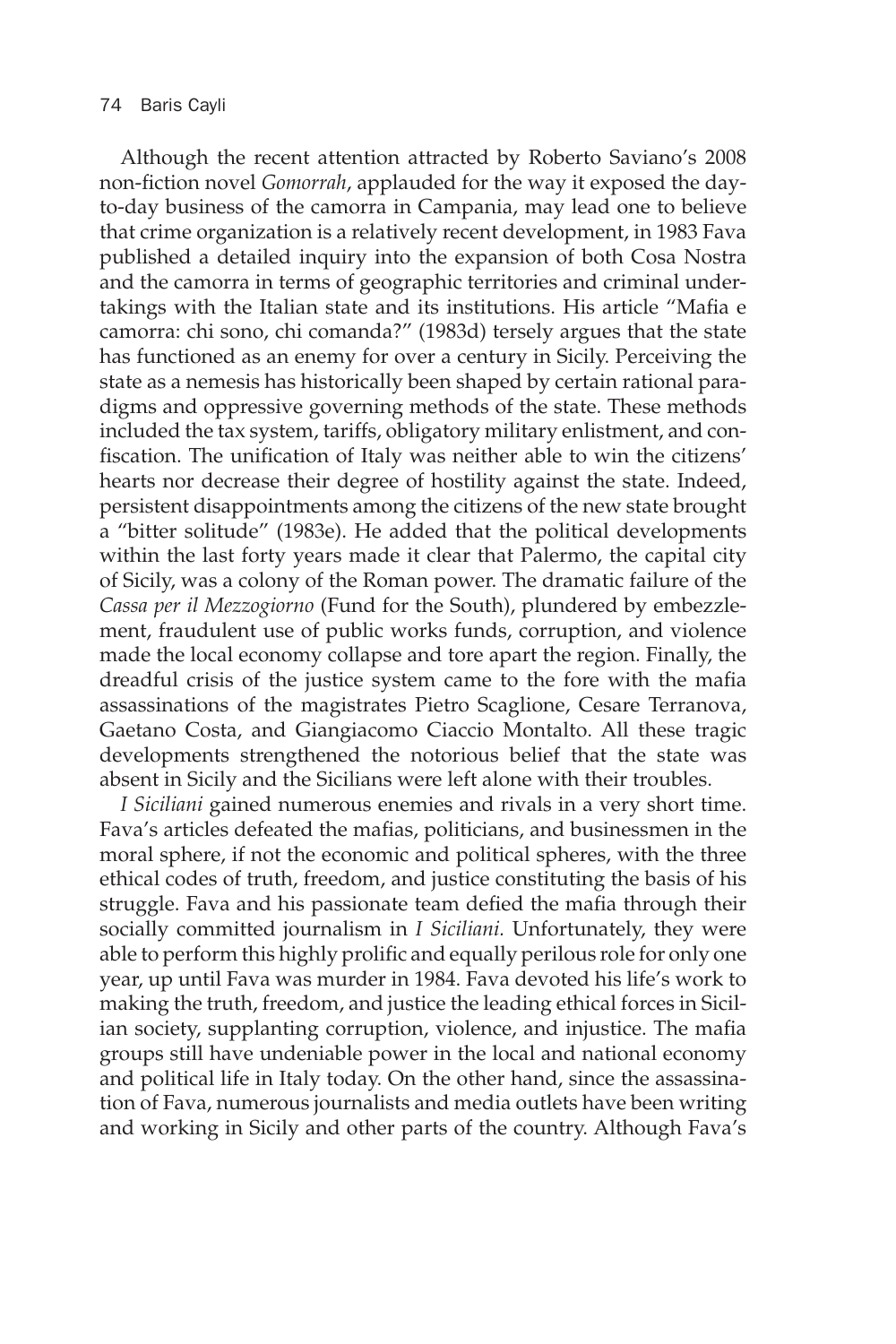writings did not produce fundamental change in the economic and political spheres, his eminent role as an investigative journalist and his ethical code form a legacy that works as a source of inspiration for the next generation of journalists following Fava's challenging, socially engaged path. Among the online news sources evidencing Fava's legacy are I Siciliani giovani and Libera Informazione, both founded after his tragic death. These journalistic outlets wield influence in the antimafia movement thanks largely to their decisive role in web-based media. They also testify to the mafia's failure to silence news media in the face of what I suggest are serious threats to the diverse mafias in Italy today posed by web-based media.

## The Ethical Legacy of Giuseppe Fava and Its Influence on the New Generation of Antimafia Journalism and Culture

Today there are numerous antimafia media establishments across Italy. Some of them operate at the local level and others engage in the fight against the various mafias at the national and international levels. The developments in media, technology, and the methods of spreading information have clearly played a great role in the growth of antimafia operations in cyberspace and their endeavours to produce online and offline spaces in terms of a culture of legality. However, if we do not take into account the evolution of the antimafia movement, its historical dynamics and, most important, the huge costs that were paid by dauntless journalists such as Fava, these developments in journalism designed as weapons against the mafia and practices of social renewal cannot be fully understood. Fava's legacy extends beyond his ethical code. What is more, Fava's legacy includes his persistent struggle to stand against the mafia whatever the cost to be paid for this revolutionary act, as evidenced by his murder. As in the cases of Judges Giovanni Falcone and Paolo Borsellino, the mafia killed Fava, but not his ideas. His assassination and the threats against other journalists following Fava's path have rendered the antimafia fight more durable and powerful. Amy Boylan's "Democratizing the Memorial Landscape" in this volume underscores the importance of commemorating the sacrifices of all victims in cyberspace. In this context, Fava's heritage as an inspiration for the next generation of journalists in the media and commemoration of mafia victims on the virtual landscape constitute parallel dynamics of antimafia struggle. Fava's socially committed journalism functions as a historical model. Similarly, the creation of a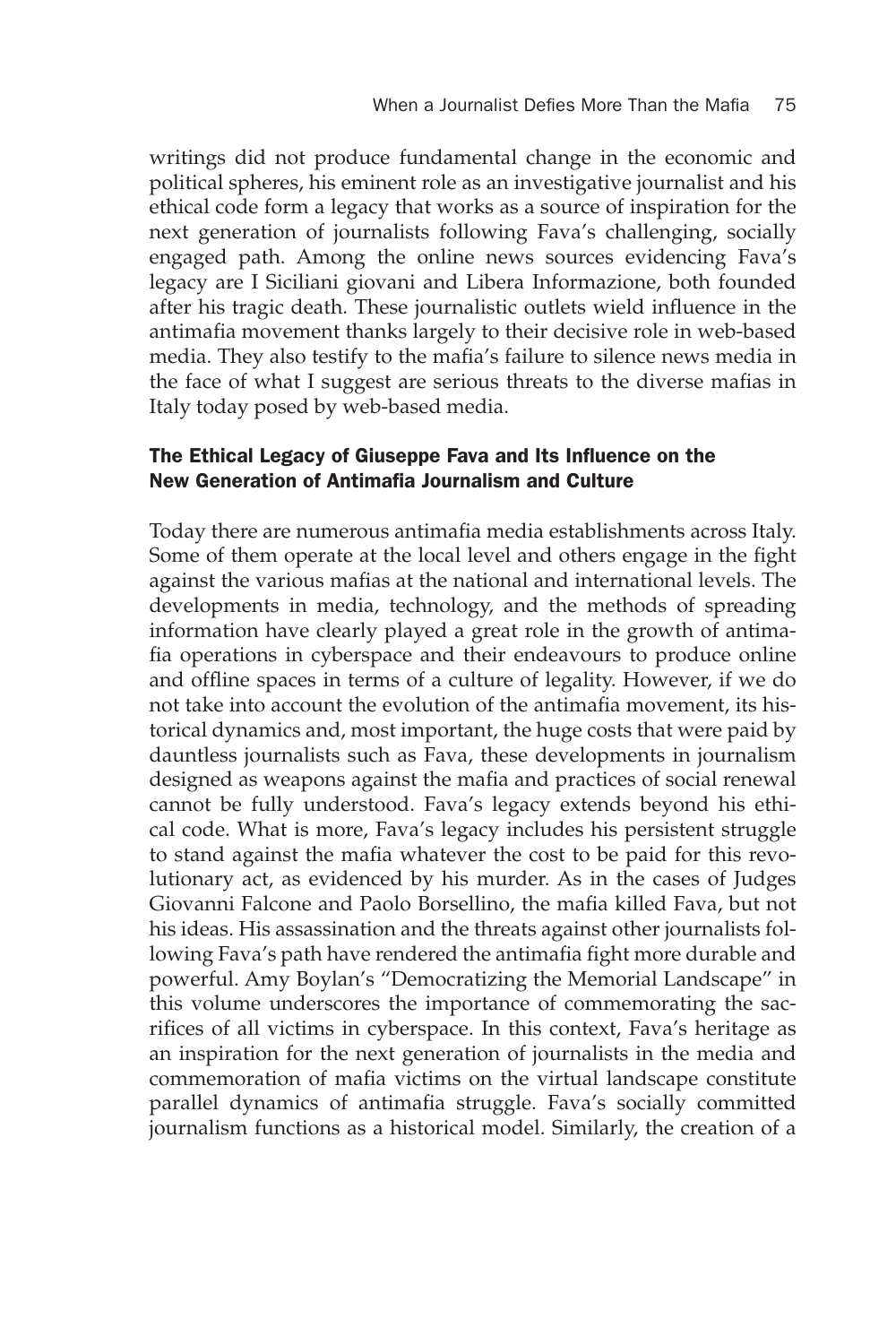cyberspace for mafia victims serves as a model of vital mistakes of the past that must be avoided. Indeed, Boylan describes such a despairing commemoration as "a house of memory for the dead" in cyberspace. As a result, both the struggle of Fava and commemoration in virtual spatialities show dreadful and sometimes contradictory aspects of antimafia culture. Yet these formidable aspects are deeply rooted in the ethical legacy of prominent social figures in Italian society. I also propose that Fava's legacy and its incorporation within the developments in web-based media have made the voices of the public both more visible and less obedient to censorship and deterrence. In this context, I Siciliani giovani and Libera Informazione are two noteworthy examples illustrating how cyberspatialities of antimafia journalism, based upon Fava's ethics and practices of social commitment, may deeply affect, if not determine, the mafia's fate.

I Siciliani giovani endeavours to realize the mission of Giuseppe Fava and his newspaper *I Siciliani*. It is clear from the name of the organization that this is a renewed news agency with a young cadre of reporters; *giovani* literally means young in Italian. However, its goal aims to attain ideals very similar to those guiding Giuseppe Fava and *I Siciliani.* The slogan of I Siciliani giovani, which appears under the title of the printed magazine and website, articulates the purpose of their struggle and indebtedness to Fava. Invoking Fava's well-known words, the slogan states: "What purpose is living, if you don't have the courage to fight?" The phrase serves as remarkable motivation and a reminder that the primary principles of Fava's ethics of journalism reach millions of Sicilians through I Siciliani giovani. The printed magazine is disseminated monthly. The website of I Siciliani giovani is updated daily. Similar to the program instituted by Fava, the website and the printed magazine cover diverse issues related to the social, political, economic, and cultural issues of Catania, Sicily and Italy. The mafia and its activities form the primary content of I Siciliani giovani. The website features diverse sections that represent differentiated cultural products of legality. Among these are editorials, articles on politics, investigative inquiries, reports, interviews, articles on history and the economy, local and national breaking news, culture, and ebooks. The website is available only in Italian. Nevertheless, it is possible to comment on the news and entries, subject to editorial approval. One of the most crucial missions of I Siciliani giovani is to sustain the antimafia fight and make it more effective by using its public power in conventional and webbased media.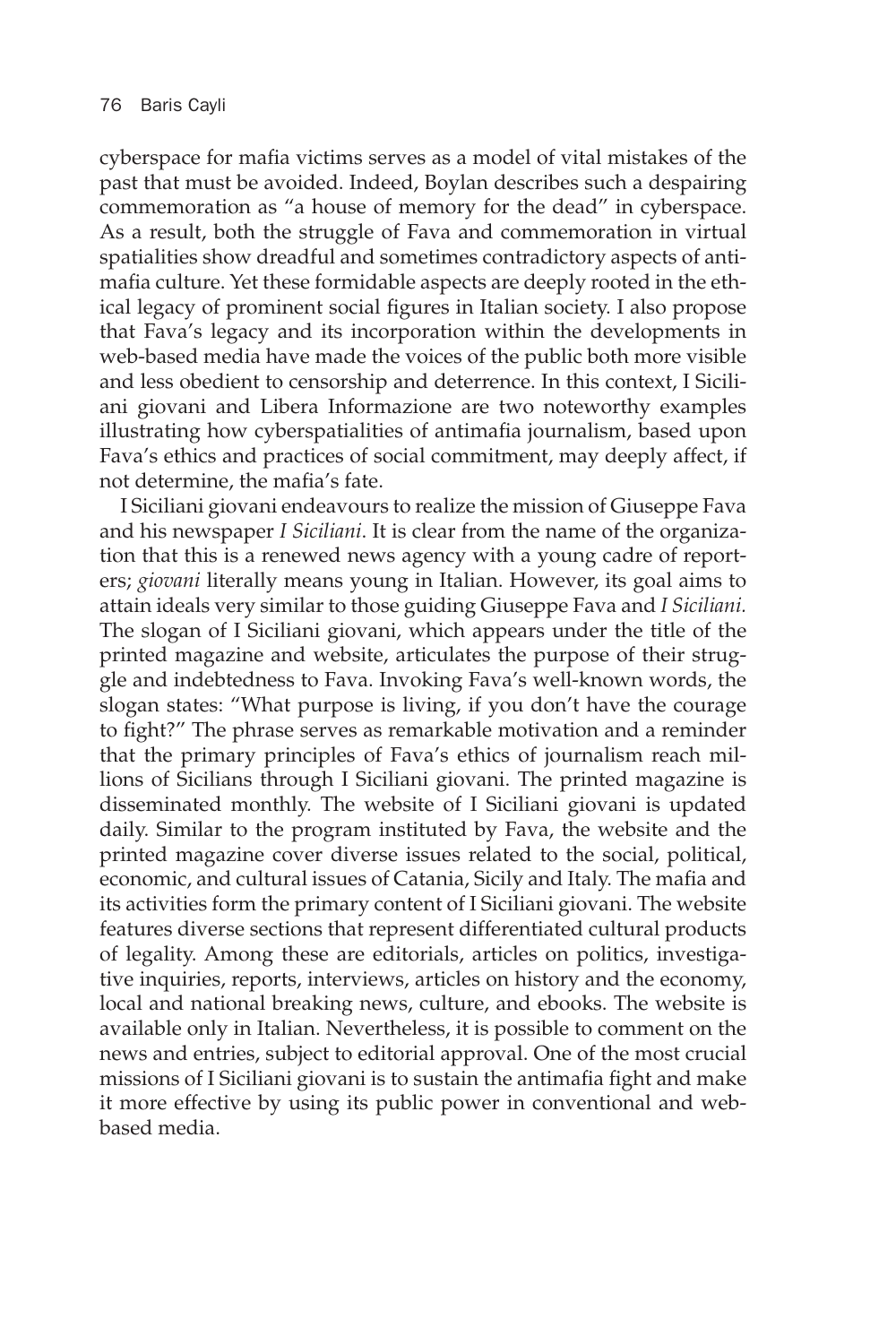The role of I Siciliani giovani has vital importance, as underscored by the recent scandals that broke in Italy in March 2015, and raised the problematic issue of how certain individuals benefited from their associations with the antimafia movement, using them as cover for their businesses and collaborations with the local mafiosi. The Antimafia Commission of the Italian Parliament has opened a new investigation for the claims that Antonello Montante, the president of the Sicilian branch of the employers' organization Confindustria, has had relationships with Sicilian mafia bosses. The widening scandal gripped the country after the investigators discovered in early March 2015 that Roberto Helg, Palermo's chamber of commerce leader, received €100,000 as extortion money from a local businessman. These two shameful incidents are tragic developments since both Montante and Helg have appeared many times at antimafia events and have expressed their efforts to fight the mafia. Rita Borsellino (2015), the sister of the assassinated magistrate Paolo Borsellino, made a sobering statement about the scandals and antimafia movement, saying that the movement sprang up spontaneously in Sicily on the wave of emotion after the massacres of 1992 … There are many people who have stuck with it, who have sacrificed their time and their work ... But unfortunately, even though it's painful to say, others have evidently hidden under this banner to pursue their own interests.

Although the Montante and Helg cases have damaged the reputation of the antimafia fight, they have also prompted immediate, salutory self-scrutiny, enabled largely by web-based media. I Siciliani giovani published a news campaign called "La Mafia dell'Antimafia" (The mafia of the antimafia) to protest the discredited names and, moreover, declare ten objectives in its April 2015 issue. The objective was to make the antimafia fight more effective and to develop new solutions for the problems in the antimafia movement:

- 1. Eliminate bank secrecy.
- 2. Confiscate all mafia assets and goods, including those attained through corruption and tax evasion.
- 3. Assign all confiscated goods to the cooperatives of young labourers; assist the people who support cooperatives.
- 4. Effective registration of the confiscated property.
- 5. Sanction relocations, the abuse of insecurity, and the failure to comply with the Statute of Workers' Rights or working regulations.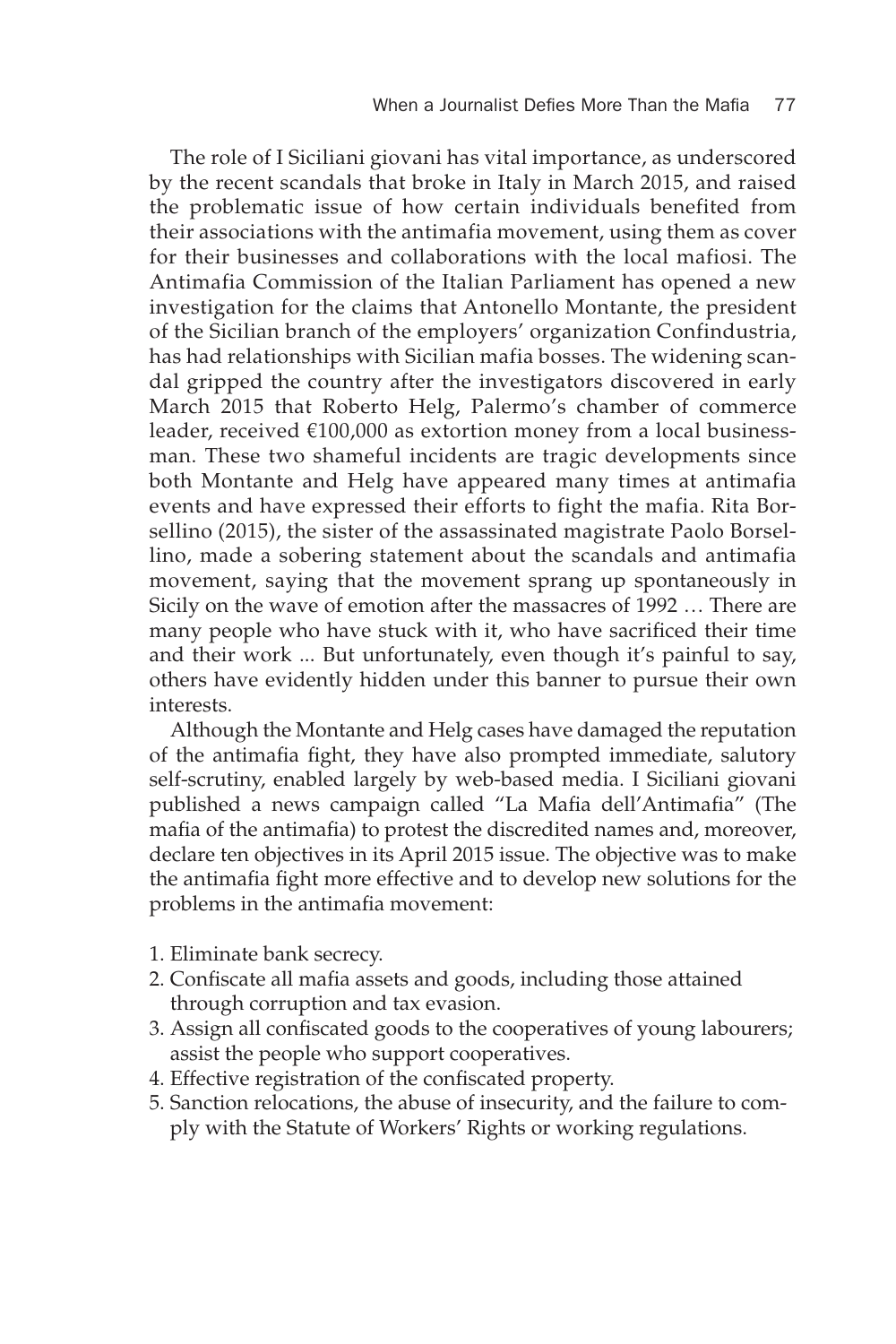## 78 Baris Cayli

- 6. Achieve separation of the financial and industrial capital; cap on investments in publishing; enforce the Tobin tax (a tax on all spot conversions of one currency into another to punish short-term financial round-trip excursions into another currency).
- 7. Public management of the essential public services (schools, universities, defence, water, energy, technological structures, international credit).
- 8. Support the project of the national safety of the territory, as an economic driver especially in the South; prohibition of other uncontrolled developments; banning polluting industries; restructuring of existing land and land reclamation at the expense of the polluter.
- 9. Improve control of the territory in high-intensity mafia areas.
- 10. Strengthen application of Article 41 of the Constitution. Article 41 reads: "Private-sector economic initiative is freely exercised. It cannot be conducted in conflict with social usefulness or in such a manner that could damage safety, liberty and human dignity. The law shall provide for appropriate programs and controls so that public and private-sector economic activity may be oriented and coordinated for social purposes."

I Siciliani giovani's campaign against the recent scandals and its news about the risks of the mafia both at the regional and national level show how they put into practice the elements of Fava's socially committed journalism. The ten objectives of the antimafia movement illustrate how the journalists working at I Siciliani giovani employ a critical perspective to detect problems of illegality, even in activities operating in the purview of the antimafia, and bring new strategies to make the movement more effective in the legal, political, social, and cultural spheres. I Siciliani giovani is hardly anomalous. Dozens of antimafia establishments in web-based media complement the mission of I Siciliani giovani, with Libera Informazione among them.

The foundation of Libera Informazione must be located in the history of Libera, which is the largest non-state antimafia organization and network in the country. Libera Informazione was established in 2007 as one of the branches of Libera, upon the initiative of the journalist Roberto Morrione. The aim was to create a media network among journalists, freelance media workers, newspapers, television and radio sectors, online media, and the citizens, which would inform the public about organized crime activities both at the national and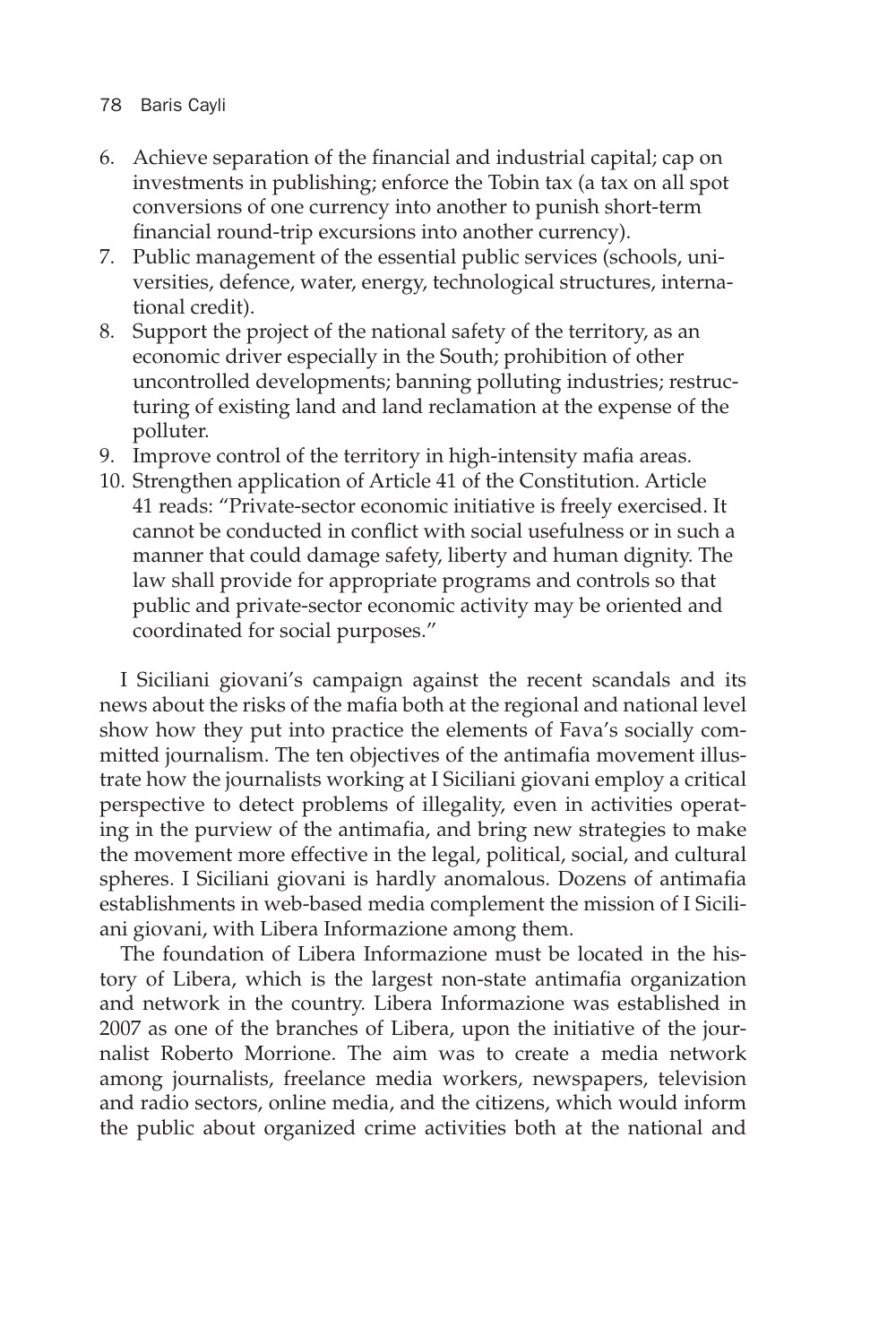international levels. The Internet portal of Libera Informazione (www. liberainformazione.org) is updated regularly. In contrast to I Siciliani giovani, Libera Informazione only covers the news and activities of organized crime and the antimafia movement. As a result, it has a more articulated focus on the mafia. The presentation of the multiple facets of the mafia organizations in society and the state is a challenging mission. Libera Informazione aims to achieve a broad flow of information through its collaborations with various antimafia associations, bloggers, local journalists, and individual activists. In doing so, they work to create and apply public pressure on both the policy-makers and the mainstream Italian media to allocate more space for news about the mafia. There is no doubt that the strong, extensive network of Libera helps realize the goals of Libera Informazione. On the other hand, the news at the website of the foundation also directs attention to the local news related to the mafia. When I interviewed journalists working with Libera Informazione in 2011, I was told that the website was open to comments in 2007, but after the increase in inappropriate comments, attacks, and threats, they decided to close the website to visitor comments. More alarming, the website was hacked in 2010.

The structure of Libera Informazione's website is organized into eight sections: breaking news located on the home page, interviews, videos, publications and archives, investigative files, the network of the foundation, and the news section for each region of Italy. The most influential contribution of the organization is the publications that can be downloaded free. The investigative files also inform the public so the citizens have the opportunity to learn more about the recent corruption scandals through in-depth articles. This service is especially critical due to the mafia infiltration of news organizations and the lack of information on mafia activities in mainstream media. Furthermore, the sections on mafia news and the antimafia events for each region render the organization's mission more effective by performing mass dissemination of factual insights from the local areas through its local volunteer journalists. This local connection, which Fava examined in his writings and documentaries, exposes the territorial power of the mafia and its silent but deep influence over the people in microgeographic sociocultural relations.

The network of Libera Informazione is a significant instrument for making the antimafia movement stronger and more diversified. One of their most important collaborations is with *Narcomafie*, which is a monthly magazine founded in 1993 by don Luigi Ciotti, who is also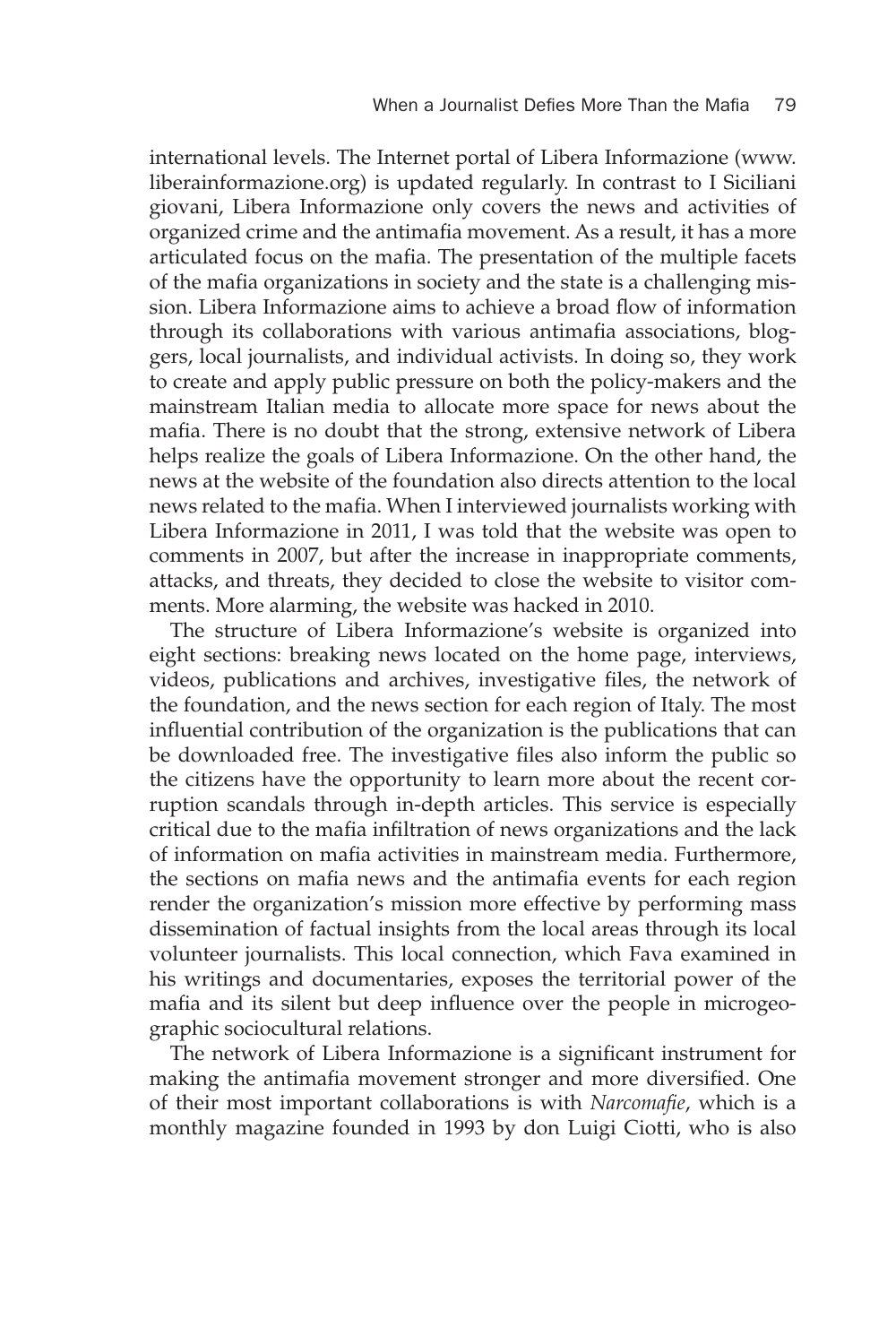the founder of *Libera*. *Narcomafie*'s magazine and website disseminate information about the mafia and particularly drug trafficking, which brings the most revenue to the mafia syndicates. *Narcomafie* has published a remarkable number of investigative files about the mafia and drug trafficking. One of its most notable publications came out in 2008, titled *Nuovo dizionario di mafia e antimafia* (New dictionary of the mafia and antimafia). Recent issues in 2015 and 2016 provide detailed information about the power of 'ndrangheta in Lombardy and the Veneto regions.

Both I Siciliani giovani and Libera Informazione are indispensable instruments of democratic formations in web-based media, functioning to raise concerns in the name of the public while fighting against the mafia. Amitai Etzioni (2004) argues that virtual democracy consists of the participation of online communities to widen the scope of democracy and express their concerns. He explains that "the Internet could not only fully duplicate offline democratic procedures and outcomes, but it could improve upon them. It would be much easier online than offline for millions not merely to gain information and to vote, but also to participate in deliberations and in instructing their chosen representatives" (98). From this perspective, web-based media employed by the antimafia movement widen the scope of virtual democracy in Italy while defending the public good by taking Fava's ethical codes of truth, freedom, and justice as their guiding principles. It must be noted that the type of information disseminated may be a determinative force for mobilizing the masses. The information, especially *radical information* such as Fava's news about the mafia, has the potential power to change the political landscape by exposing in news writings and videos the embezzlement of public funds, corruption, and unethical behaviour of the politicians, or even informing the public about the limitations of the citizens' sovereignty. These are the hard social problems of the country. In theory, public engagement serves public deliberation and lends its voice to active citizenship, which opens gates to alternative spaces for the representation of public voices. In doing so, the web-based media arm of the antimafia movement offers new remedies to these hard social problems by exposing truths, shaping the form of freedom, and seeking justice.

The mafia poses certain risks to targeted victims, including journalists, through its relentless violence and threats that are a more dramatic deterrent at the local level where the mafia has a strong power base. On the other hand, if the voice of the people does not fall on deaf ears,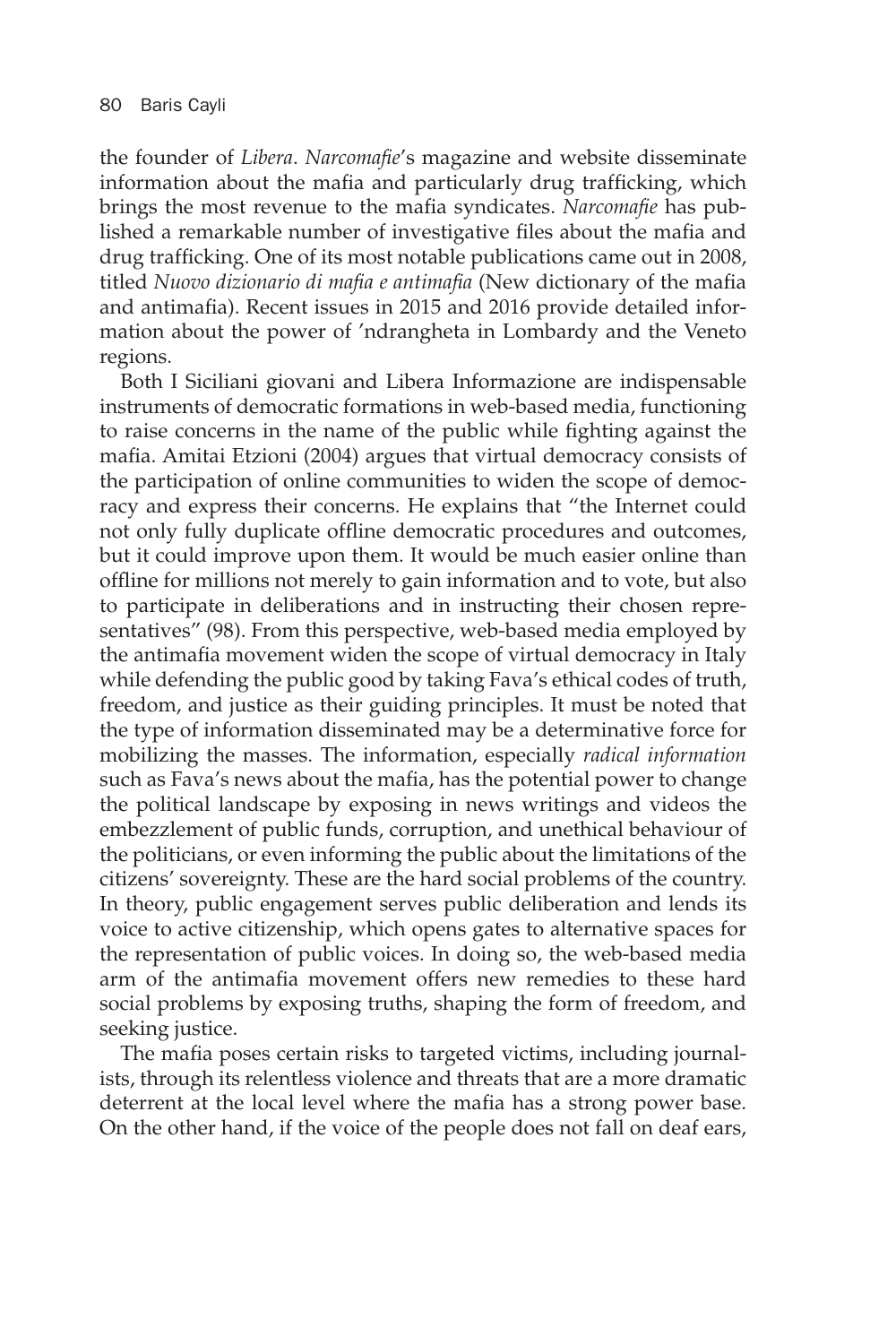the mafia is not an invincible force. This is the reason that the local sites and connections of mafia infiltration warrant national attention, as proposed by Fava in the early 1980s. The roles antimafia web-based media can perform to draw such attention can be best understood in the critical frame offered by Ulf Hannerz (1992) and his definition of Global Ecumene as a network of the networks (34). As a dominating force, Global Ecumene is more visible where the cultures between the periphery and centre are highly connected. In this respect, in the last decades, antimafia media outlets have provided such connections by creating a public space for local journalists and making confidential information about the mafia clans and their political networks available to everyone who has internet connections and thus access to the websites. Indeed, online antimafia media's struggle seeks to create a Global Ecumene of the antimafia movement. This is to say that the cyperspatial practices and resultant spaces of antimafia culture in Italy aim to transform the direction of the risks posed by the mafia by spreading ample, concise information among citizens about the criminal organizations. The antimafia agencies in web-based media wield profound influence over the public domain of society, which eventually becomes the interplaying area for the development of the Italian antimafia culture of legality.

Public opinion cases regarding crime generally do not take into account the role of community influence on individual reactions (Stack et al. 2007, 295). In this context, antimafia journalism in cyberspace represents a powerful instrument for developing the public sphere as a site for increasing individual awareness. This struggle conveys the message that the citizens are not alone to show their opposition to various forms of oppression and threats produced by the local mafiosi. Pertinent in this respect is Micheal Schudson's (1998) notion of the "informed citizen" as a crucial instrument for detecting "political dangers" in the available flow of free information rather than government-based information sources (52). More to the point, in contrast to conventional news sources, the internet offers a public space that is relatively free from censorship, which poses certain advantages in regions where the mafia structures the hierarchy of power and often politics. Gaetano Liardo of Libera Informazione underscores this point, asserting that the publication of news related to the political-criminal nexus still presents a challenge in mainstream television broadcasting and print media (interview with author, cited in Cayli 2013a, 65). Moreover, such news outlets tend to devote limited space to local news concerning mafia activities and power, unless they pose an explicit national threat, as in the cases of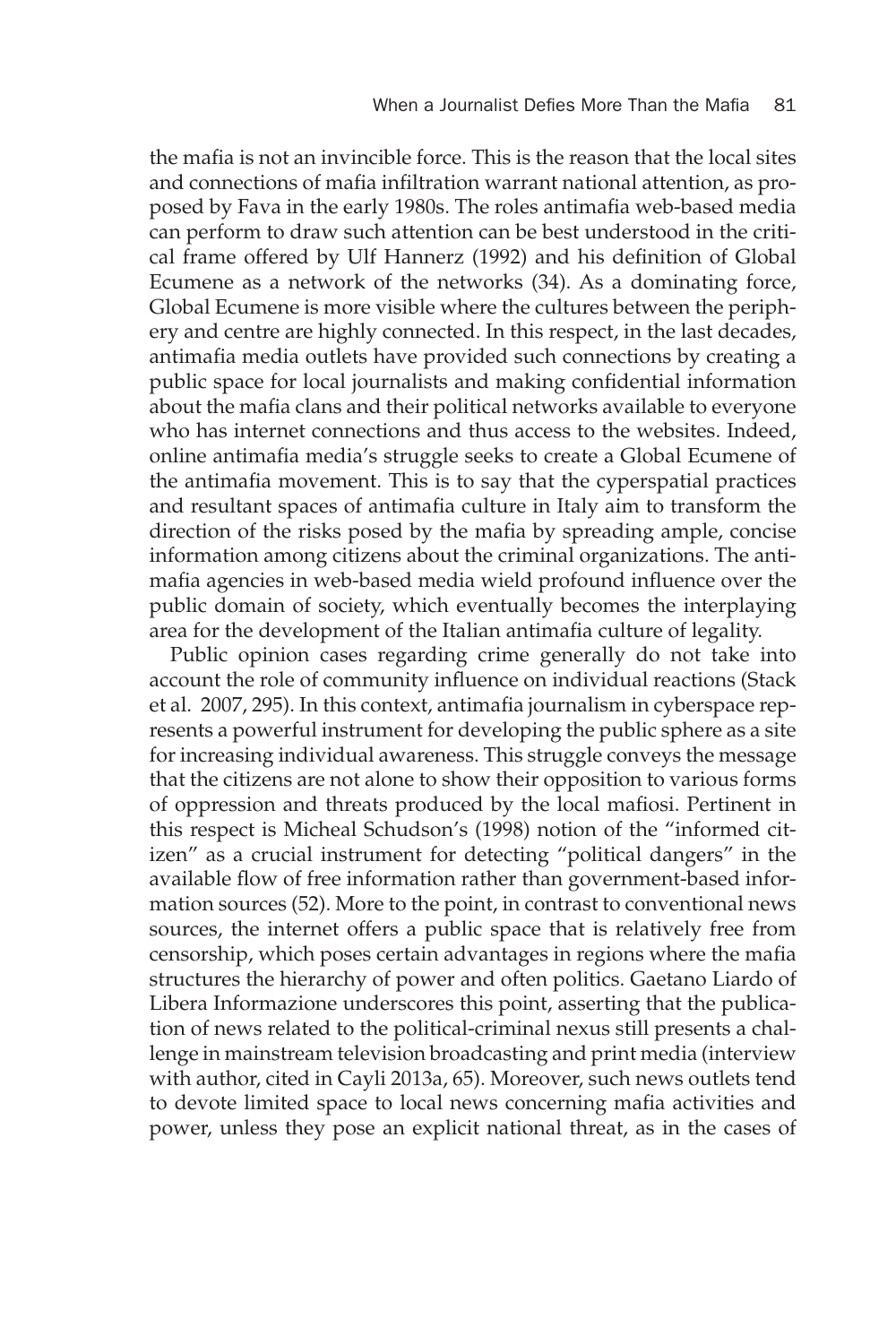the murders of Giovanni Falcone and Paolo Borsellino. Other pertinent issues include the very formation of journalists. Daniel Hallin and Paolo Mancini argue in *Comparing Media Systems* (2004) that there is a rather slow development process of "journalistic professionalism" in southern European countries (138). In these countries, strong clientelism and political culture set the main barriers to creating professional journalists who should be independent and working in the service of truth rather than certain powerful groups. In line with this statement, important agents of mass media and politics have found new, uncontested milieus in the political life of Italy, especially with Berlusconi's entrance into the political arena in the 1980s, bolstered by his media power (Mancini and Mazzoleni 1995; Mazzoleni 1995). Thus, I argue that the critical, alternative media – partıcularly web-based media – presents remedies, or at least constructs a public space for the production of those remedies, as evidenced by antimafia media establishments. This kind of cyberspatiality creates public space and makes it functional so as to mitigate the mafia's power over the public domains of society. Such cyberspatialities function as products and producers of radical, yet critical journalistic professionalism that employs counterpublic practices and helps realize the ideals of ethical journalism in Fava's sense. Hence, each of these practices offers a new tool to diminish the power of the politicsmedia-mafia triangle.

These antimafia initiatives in new media frequently direct public attention to the poor administration of state institutions and egregious political impotence that empower mafia clans comprised by Cosa Nostra, the camorra, 'ndrangheta, and the United Holy Crown. The power of web-based media has created a determinative space by keeping the public informed about "political scandals" and challenging the "political legitimacy" with surges of critical power within the new communication sphere (Castells 2007, 250). Moreover, web-based media gains more importance in socio-economically advanced countries such as Italy where 58.5 per cent of the population uses the Internet actively (Internet Users in Europe 2015). Perhaps more important, new media does not only help the fight against the mafia, it also triggers the settlement of democratic communication (Tambini 1999) and stimulates mass democracy (Bucy and Gregson 2001).

Fava was among the relatively few Italian journalists who ventured to defy the mafia publicly in the 1980s. Today, the mafia still poses particular risks to the local journalists not only in Sicily but throughout the entire country. However, what makes today's antimafia culture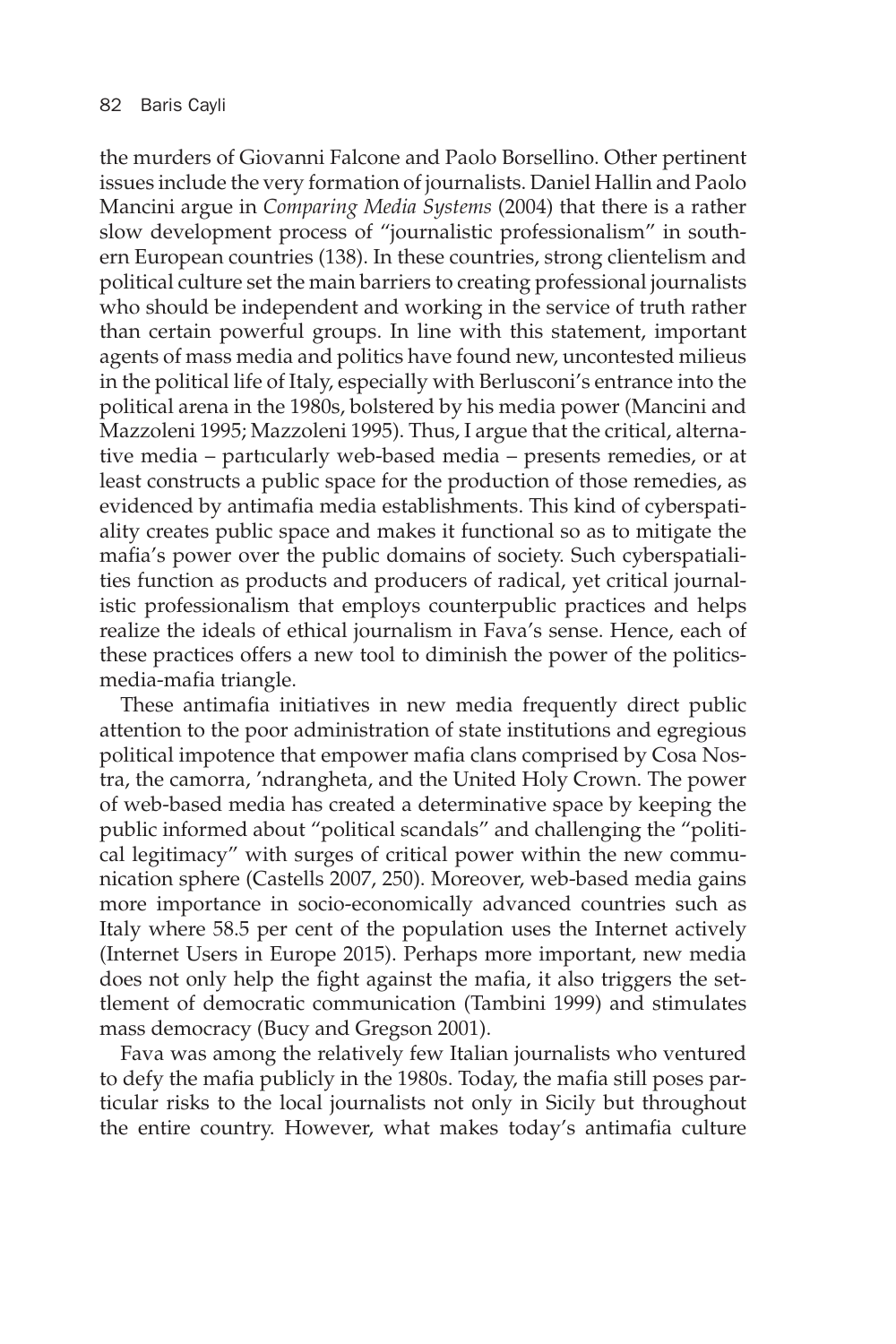different from that of the 1980s is the increasing number of agencies, institutes, volunteers, and journalists that fight persistently. We can note that Italian antimafia culture has produced the most innovative and diverse methods in the world to combat the mafia. This relatively successful fight cannot be accurately understood if we ignore the previous journalists, like Francese, De Mauro, and Fava, who immensely contributed to this struggle and provided an extraordinary example for the next generation of journalists. As clearly evidenced by the expanding web-based media outlets, Fava's ethical codes of truth, freedom, and justice have shaped the principal character of antimafia journalism. The courageous attempts demonstrated by Fava and today's antimafia journalists form a fundamental weapon for defeating the mafia and its culture. Fava and his team's *I Siciliani* continue to inspire and inform this fight under the publication title *I Siciliani giovani*, and are joined by such important online news sites as Libera Informazione and *Narcomafie*, among numerous others. The power of web-based media strengthens the antimafia mission by providing timely, accurate information about the various mafia organizations and their activities throughout Italy and the world. This does not mean mafia threats on journalists can be taken less seriously. Roberto Saviano, Giuseppe Maniaci, and Michele Albanese are only a few names among eightynine journalists who have been threatened by mafia groups (Walker 2014), several of whom must live under constant bodyguard protection. It is not a surprise that these journalists are based in Sicily, Campania, and Calabria, where the mafia groups have a strong territorial power. The fight against the mafia serves to protect the right to speak and the right to know. More important, defeating the mafia and mafia culture fosters the hope that an ideal society is attainable in Italy, because the mafia symbolizes hopelessness, oppression, inequality, moral deprivation, and injustice. These unjust conditions produced by the mafia are the poignant reminders of Italy's social problems that have marginalized the ideal society concept since the unification of the country. However, the national mafia problem also opens a new chapter in the lives of the foreigners who visit Italy's virtual or geographic territories and engage with the antimafia movement and its cultural production. Such encounters can create an ethics that enables travellers to embrace global values of justice and the struggle to attain it. Moving from the canvas of the mafia's symbols to the fight to renew Italian culture and attain an ideal society is a journey of sociocultural transformation. Fava's ethical codes, mafia victims, and the new generation of web-based media